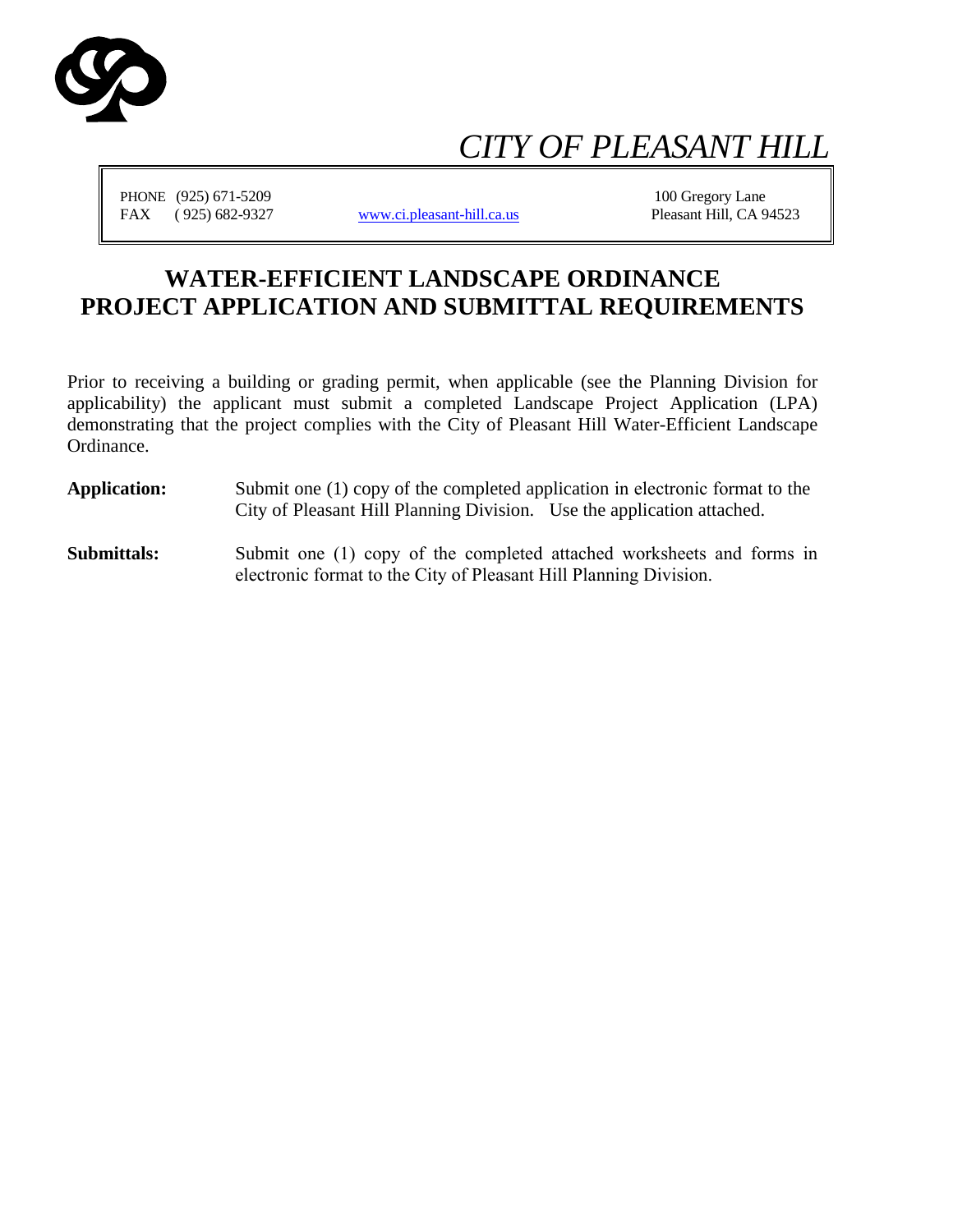

## **CITY OF PLEASANT HILL LANDSCAPE PROJECT APPLICATION**

Complete all sections of this form. If you believe that an item does not apply to your project, mark it "N/A". Do not leave any blank spaces.

## **Application Information**

|        | Address: Andreas Address: Address: Address: Address: Address: Address: Address: Address: Address: Address: Address: Address: Address: Address: Address: Address: Address: Address: Address: Address: Address: Address: Address |  |
|--------|--------------------------------------------------------------------------------------------------------------------------------------------------------------------------------------------------------------------------------|--|
|        |                                                                                                                                                                                                                                |  |
|        |                                                                                                                                                                                                                                |  |
|        | <b>Project Description</b>                                                                                                                                                                                                     |  |
|        |                                                                                                                                                                                                                                |  |
|        |                                                                                                                                                                                                                                |  |
|        | Project Type: $\sqrt{ }$                                                                                                                                                                                                       |  |
|        |                                                                                                                                                                                                                                |  |
|        |                                                                                                                                                                                                                                |  |
|        | <b>Signature</b>                                                                                                                                                                                                               |  |
|        | I certify under penalty of perjury that I am the (check one)                                                                                                                                                                   |  |
| Q      | Legal owner (all individuals must sign as their names appear on the deed to the land), OR                                                                                                                                      |  |
| $\Box$ | Owner's legal Agent, and that the foregoing is true and correct. (Please submit an authorization letter<br>from legal owner).                                                                                                  |  |

\_\_\_\_\_\_\_\_\_\_\_\_\_\_\_\_\_\_\_\_\_\_\_\_\_\_\_\_ \_\_\_\_\_\_\_\_\_\_\_ \_\_\_\_\_\_\_\_\_\_\_\_\_\_\_\_\_\_\_\_\_\_ \_\_\_\_\_\_\_\_\_\_\_\_

Signature Date Date Signature Date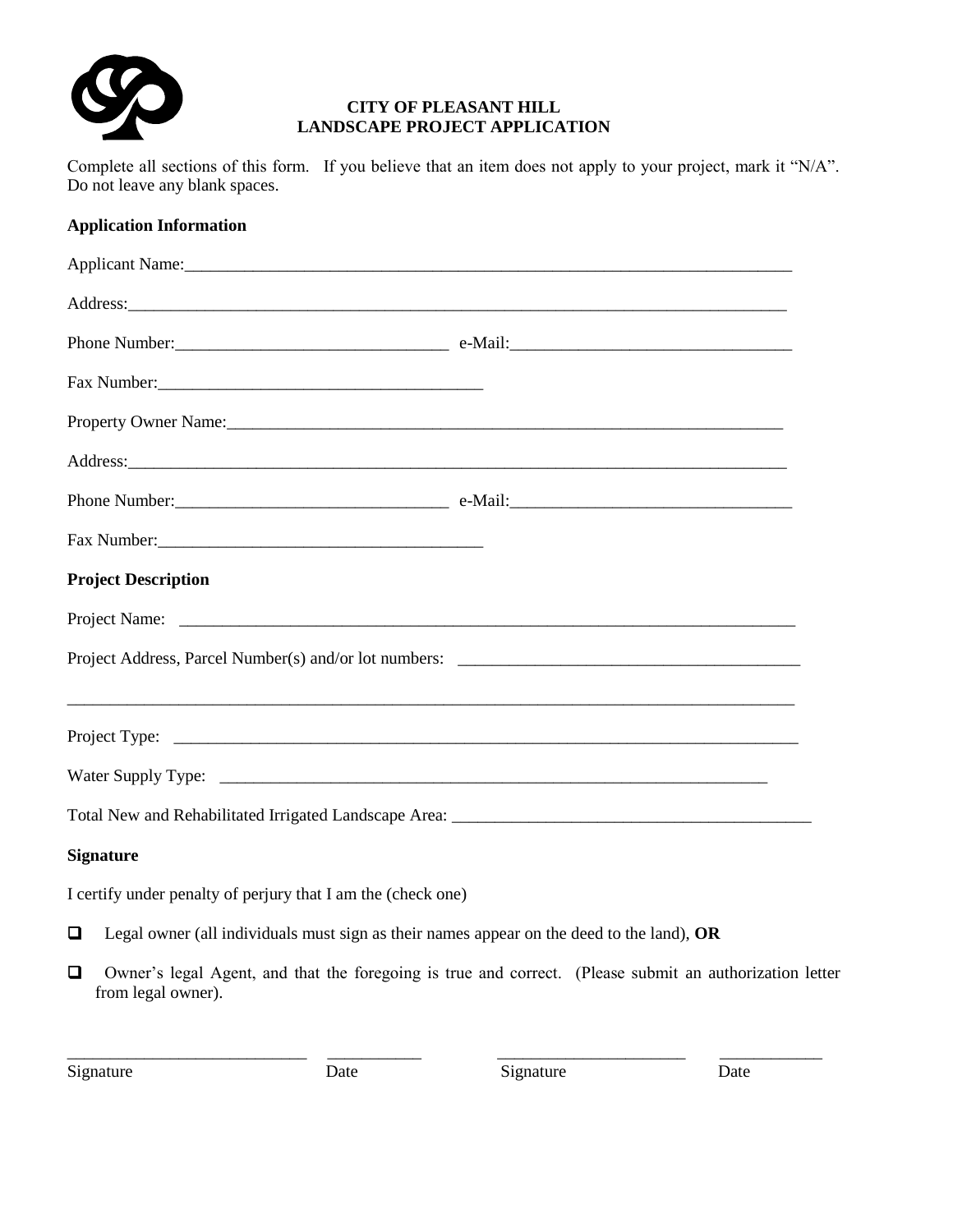#### **Appendix A** Water-Efficient Landscaping Ordinance Chapter 18.52 **Definitions**

As set forth in Pleasant Hill Municipal Code § 18.52.020, defined terms used in the Water-Efficient Landscaping Ordinance of the City of Pleasant Hill (Chapter 18.52 of Title 18 of the Pleasant Hill Municipal Code) shall have the definitions set forth below.

- A. **Applicant** means the individual or entity submitting a Landscape Project Application (LPA) required under Chapter 18.52, as part of a permit, plan check, or design review. A project applicant may be the property owner or his or her designee.
- B. **Applied water** means the portion of water supplied by the irrigation system to the landscape.
- C. **Automatic irrigation controller** means a timing device used to remotely control valves that operate an irrigation system. Automatic irrigation controllers are able to self-adjust and schedule irrigation events using either evapotranspiration (weather-based) or soil moisture data.
- D. **Backflow prevention device** means a safety device used to prevent pollution or contamination of the water supply due to the reverse flow of water from the irrigation system.
- E. **Certified irrigation system auditor (designer)** means a person certified to design irrigation systems by an accredited academic institution, a professional trade organization or other program such as the US Environmental Protection Agency's WaterSense Irrigation designer certification program and Irrigation Association's Certified Irrigation Designer program.
- F. **Check valve or anti-drain valve** means a valve located under a sprinkler head, or other location in the irrigation system, to hold water in the system to prevent drainage from sprinkler heads when the sprinkler is off.
- G. **Common interest developments** means community apartment projects, condominium projects, planned developments, and stock cooperatives per Civil Code Section 1351.
- H. **Compost** means the safe and stable product of controlled biologic decomposition of organic materials that is beneficial to plant growth.
- I. **Conversion factor (0.62)** means the number that converts acre-inches per acre per year to gallons per square foot per year.
- J. **Distribution uniformity** means the measure of the uniformity of irrigation water over a defined area.
- K. **Drip irrigation** means any non-spray low volume irrigation system utilizing emission devices with a flow rate measured in gallons per hour. Low volume irrigation systems are specifically designed to apply small volumes of water slowly at or near the root zone of plants.
- L. **Ecological restoration project** means a project where the site is intentionally altered to establish a defined, indigenous, historic ecosystem.
- M. **Effective precipitation or usable rainfall (Eppt)** means the portion of total precipitation which becomes available for plant growth.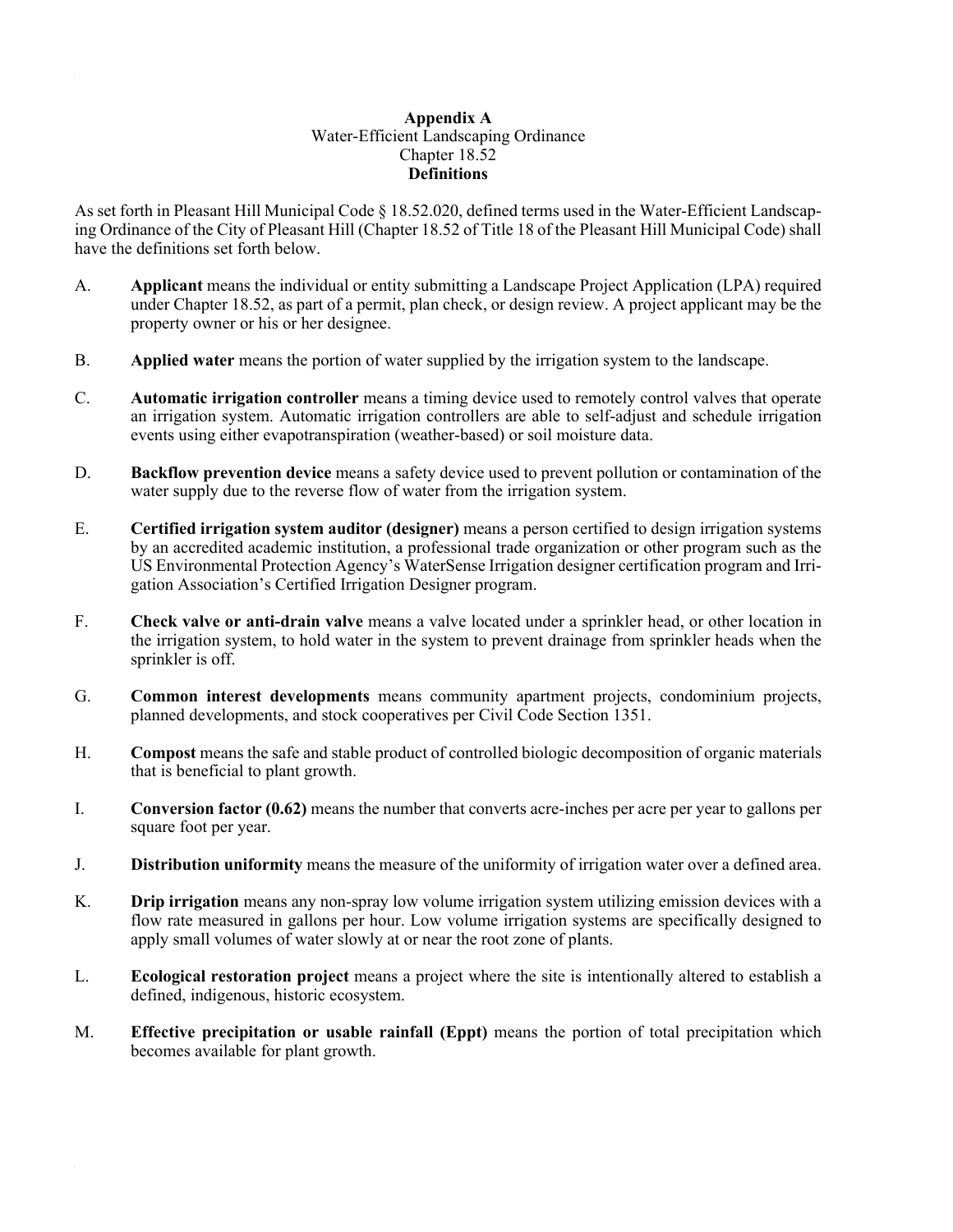- N. **Emission Device** means any device that is contained within an irrigation system that is used to apply water. Common emission devices in an irrigation system include, but are not limited to, spray and rotary sprinkler heads, bubblers, and drip irrigation emitters.
- O. **Emitter** means a drip irrigation emission device that delivers water slowly from the system to the soil.
- P. **Established landscape** means the point at which plants in the landscape have developed significant root growth into the soil. Typically, most plants are established after one or two years of growth.
- Q. **Establishment period of the plants** means the first year after installing the plant in the landscape or the first two years if irrigation will be terminated after establishment. Typically, most plants are established after one or two years of growth. Native habitat mitigation areas and trees may need three to five years for establishment.
- R. **Estimated Total Water Use (ETWU)** means the total water used for the landscape as described in the water allowance worksheet.
- S. **ET adjustment factor (ETAF)** means a factor, that, when applied to reference evapotranspiration, adjusts for plant factors and irrigation efficiency, two major influences upon the amount of water that needs to be applied to the landscape.

When applied to reference evapotranspiration establishes the upper limit (Maximum Allowable Water Allowance) of the amount of water that can be applied through the irrigation system to sustain landscape. The ETAF shall be 0.55 for residential areas and 0.45 for nonresidential areas. The ETAF for a new and existing (non-rehabilitated) Special Landscape Areas shall not exceed 1.0. The ETAF for existing non-rehabilitated landscapes is 0.8.

- T. **Evapotranspiration** means the quantity of water evaporated from adjacent soil and other surfaces and transpired by plants and evaporated from the soil and plant surfaces.
- U. **Flow rate** means the rate at which water flows through pipes, valves and emission devices, measured in gallons per minute, gallons per hour, or cubic feet per second.
- V. **Flow sensor** means an inline device installed at the supply point of the irrigation system that produces a repeatable signal proportional to flow rate. Flow sensors must be connected to an automatic irrigation controller, or flow monitor capable of receiving flow signals and operating master valves. This combination flow sensor/controller may also function as a landscape water meter or submeter.
- W. **Friable** means a soil condition that is easily crumbled or loosely compacted down to a minimum depth per planting material requirements, whereby the root structure of newly planted material will be allowed to spread unimpeded.
- X. **Fuel Modification Plan Guideline** means guidelines from a local fire authority to assist residents and businesses that are developing land or building structures in a fire hazard severity zone.
- Y. **Graywater** means untreated wastewater that has not been contaminated by any toilet discharge, has not been affected by infectious, contaminated, or unhealthy bodily wastes, and does not present a threat from contamination by unhealthful processing, manufacturing, or operating wastes. "Graywater" includes, but is not limited to, wastewater from bathtubs, showers, bathroom washbasins, clothes washing machines, and laundry tubs, but does not include wastewater from kitchen sinks or dishwashers. Health and Safety Code Section 17922.12.
- Z. **Hardscapes** means any durable material (pervious and non-pervious).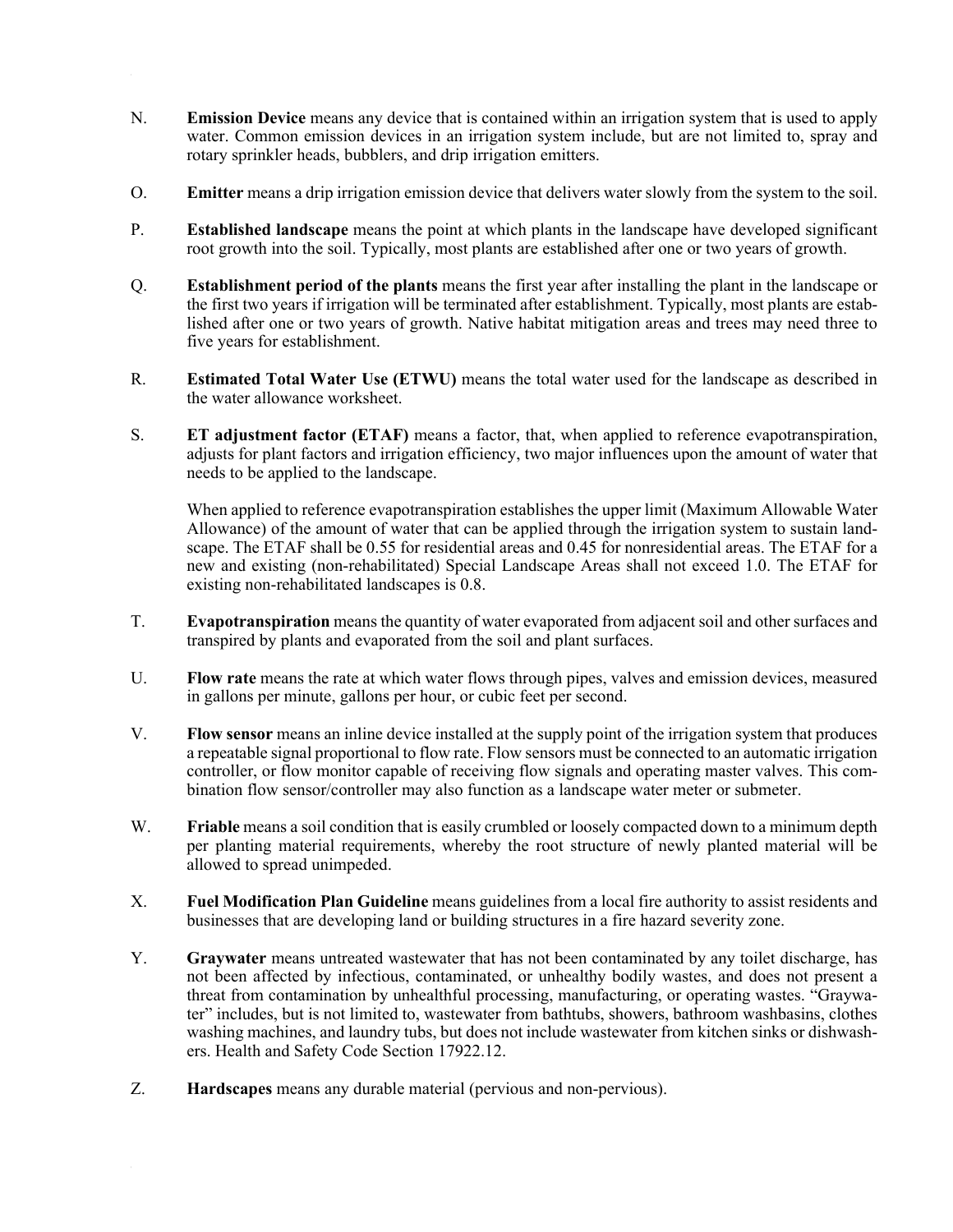- AA. **Hydrozone** means a portion of the landscaped area having plants with similar water needs and rooting depth. A hydrozone may be irrigated or non-irrigated.
- BB. **Infiltration rate** means the rate of water entry into the soil expressed as a depth of water per unit of time (e.g., inches per hour).
- CC. **Invasive plant species** means species of plants not historically found in California that spread outside cultivated areas and can damage environmental or economic resources. Invasive species may be regulated by county agricultural agencies as noxious species. Lists of invasive plants are maintained at the California Invasive Plant Inventory and USDA invasive and noxious weeds database.
- DD. **Irrigation audit** means an in-depth evaluation of the performance of an irrigation system conducted by a Certified Landscape Irrigation Auditor. An irrigation audit includes, but is not limited to: inspection, system tune-up, system test with distribution uniformity or emission uniformity, reporting overspray or runoff that causes overland flow, and preparation of an irrigation schedule. The audit must be conducted in a manner consistent with the Irrigation Association's Landscape Irrigation Auditor Certification program or other U.S. Environmental Protection Agency "Watersense" labeled auditing program.
- EE. **Irrigation efficiency (IE)** means the measurement of the amount of water beneficially used divided by the amount of water applied. Irrigation efficiency is derived from measurements and estimates of irrigation system characteristics and management practices. The irrigation efficiency for purposes of this ordinance are 0.75 for overhead spray devices and 0.81 for drip systems. Greater irrigation efficiency can be expected from well-designed and well-maintained systems.
- FF. **Irrigation survey** means an evaluation of an irrigation system that is less detailed than an irrigation audit. An irrigation survey includes, but is not limited to: inspection, system test, and written recommendations to improve performance of the irrigation system.
- GG. **Irrigation water use analysis** means an analysis of water use data based on meter readings and billing data.
- HH. **Landscape architect** means a person who holds a license to practice landscape architecture in the state of California Business and Professions Code, Section 5615.
- II. **Landscape area** means all the planting areas, turf areas, and water features in a landscape design plan subject to the Maximum Applied Water Allowance calculation. The landscape area does not include footprints of buildings or structures, sidewalks, driveways, parking lots, decks, patios, gravel or stone walks, other pervious or non-pervious hardscapes, and other non-irrigated areas designated for nondevelopment (e.g., open spaces and existing native vegetation).
- JJ. **Landscape contractor/installer** means a person licensed by the state of California to construct, maintain, repair, install, or subcontract the development of landscape systems.
- KK. **Landscape water meter** means an inline device installed at the irrigation supply point that measures the flow of water into the irrigation system and is connected to a totalizer to record water use.
- LL. **Lateral line** means the water delivery pipeline that supplies water to the emitters or sprinklers from the valve.
- MM. **Local water purveyor** means any entity, including a public agency, city, county, or private water company that provides retail water service.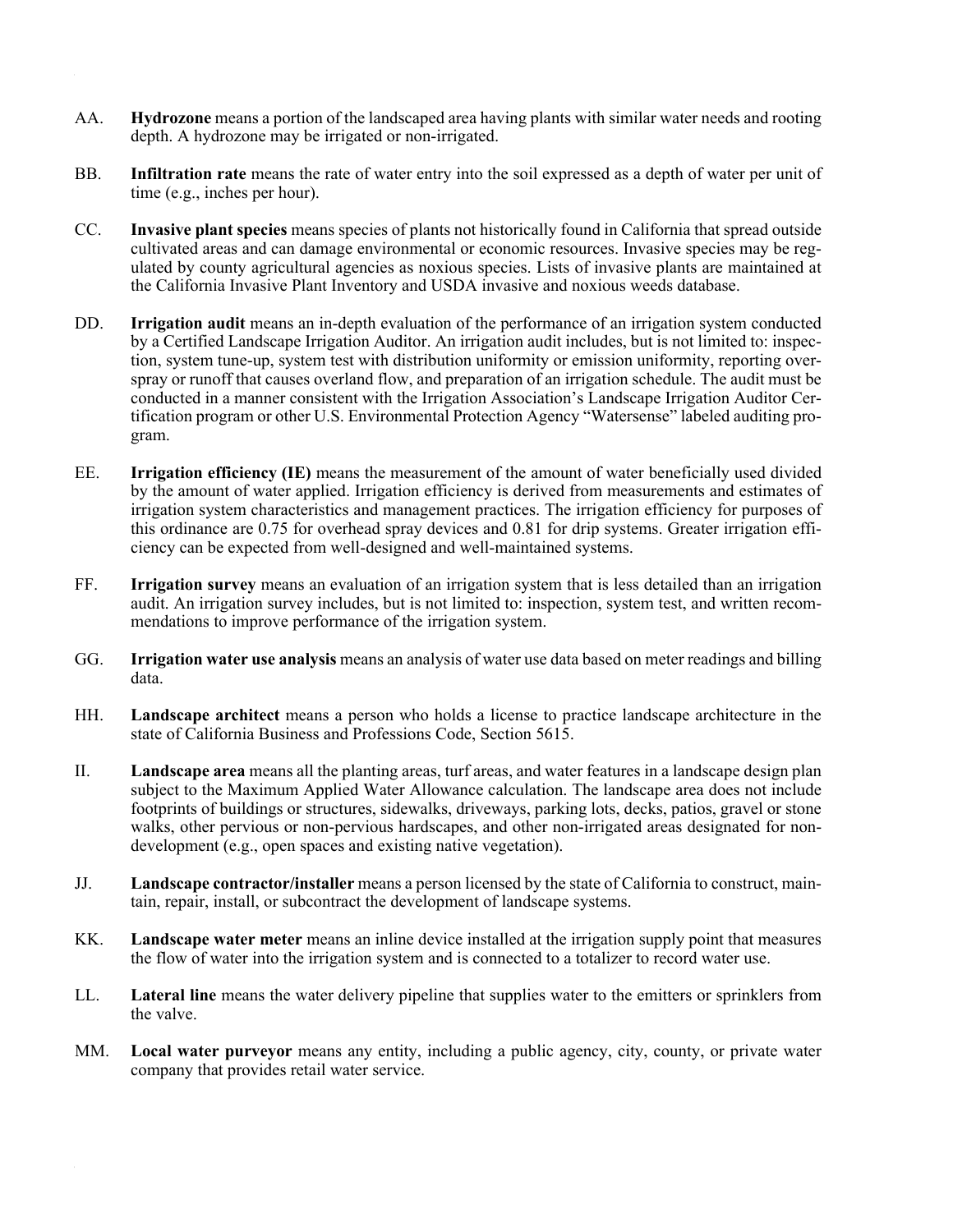- NN. **Low volume irrigation** means the application of irrigation water at low pressure through a system of tubing or lateral lines and low-volume emitters such as drip, drip lines, and bubblers. Low volume irrigation systems are specifically designed to apply small volumes of water slowly at or near the root zone of plants.
- OO. **Main line** means the pressurized pipeline that delivers water from the water source to the valve or outlet.
- PP. **Master shut-off valve** is an automatic valve installed at the irrigation supply point which controls water flow into the irrigation system. When this valve is closed water will not be supplied to the irrigation system. A master valve will greatly reduce any water loss due to a leaky station valve.
- QQ. **Maximum Applied Water Allowance (MAWA)** means the upper limit of annual applied water for the established landscaped area as specified in the "Water Allowance Work Sheets." It is based upon the area's reference evapotranspiration, the ET Adjustment Factor, and the size of the landscape area. The Estimated Total Water Use shall not exceed the Maximum Applied Water Allowance. Special Landscape Areas, including recreation areas, areas permanently and solely dedicated to edible plants such as orchards and vegetable gardens, and areas irrigated with recycled water are subject to the MAWA with an ETAF not to exceed 1.0. MAWA =  $(ET<sub>0</sub>)$  (0.62)  $[(ETAF x LA) + ((1-ETAF) x SLA)].$
- RR. **Median** is an area between opposing lanes of traffic that may be unplanted or planted with trees, shrubs, perennials, and ornamental grasses.
- SS. **Microclimate** means the climate of a small, specific area that may contrast with the climate of the overall landscape area due to factors such as wind, sun exposure, plant density, or proximity to reflective surfaces.
- TT. **Mulch** means any organic material such as leaves, bark, straw, compost, or inorganic mineral materials such as rocks, gravel, or decomposed granite left loose and applied to the soil surface for the beneficial purposes of reducing evaporation, suppressing weeds, moderating soil temperature, and preventing soil erosion.
- UU. **New construction** means, for the purposes of this ordinance, a new building with a landscape or other new landscape, such as a park, playground, or greenbelt without an associated building.
- VV. **Non-Permeable** means any surface or material that will not allow the passage of water through that surface or material and into the underlying soil at a rate that ensures run-off will not occur.
- WW. **Operating pressure** means the pressure at which the parts of an irrigation system are designed by the manufacturer to operate.
- XX. **Overhead irrigation** (overhead sprinkler irrigation systems or overhead spray irrigation systems) means systems that deliver water through the air (e.g., spray heads and rotors).
- YY. **Overspray** means the irrigation water which is delivered beyond the target area.
- ZZ. **Parkway** means the area between a sidewalk and the curb or traffic lane. It may be planted or unplanted, and with or without pedestrian egress.
- AAA. **Pervious** means any surface or material that allows the passage of water through the material and into the underlying soil.
- BBB. **Plant factor or plant water use factor** is a factor, when multiplied by ETo, estimates the amount of water needed by plants. For purposes of this ordinance, the plant factor range for very low water use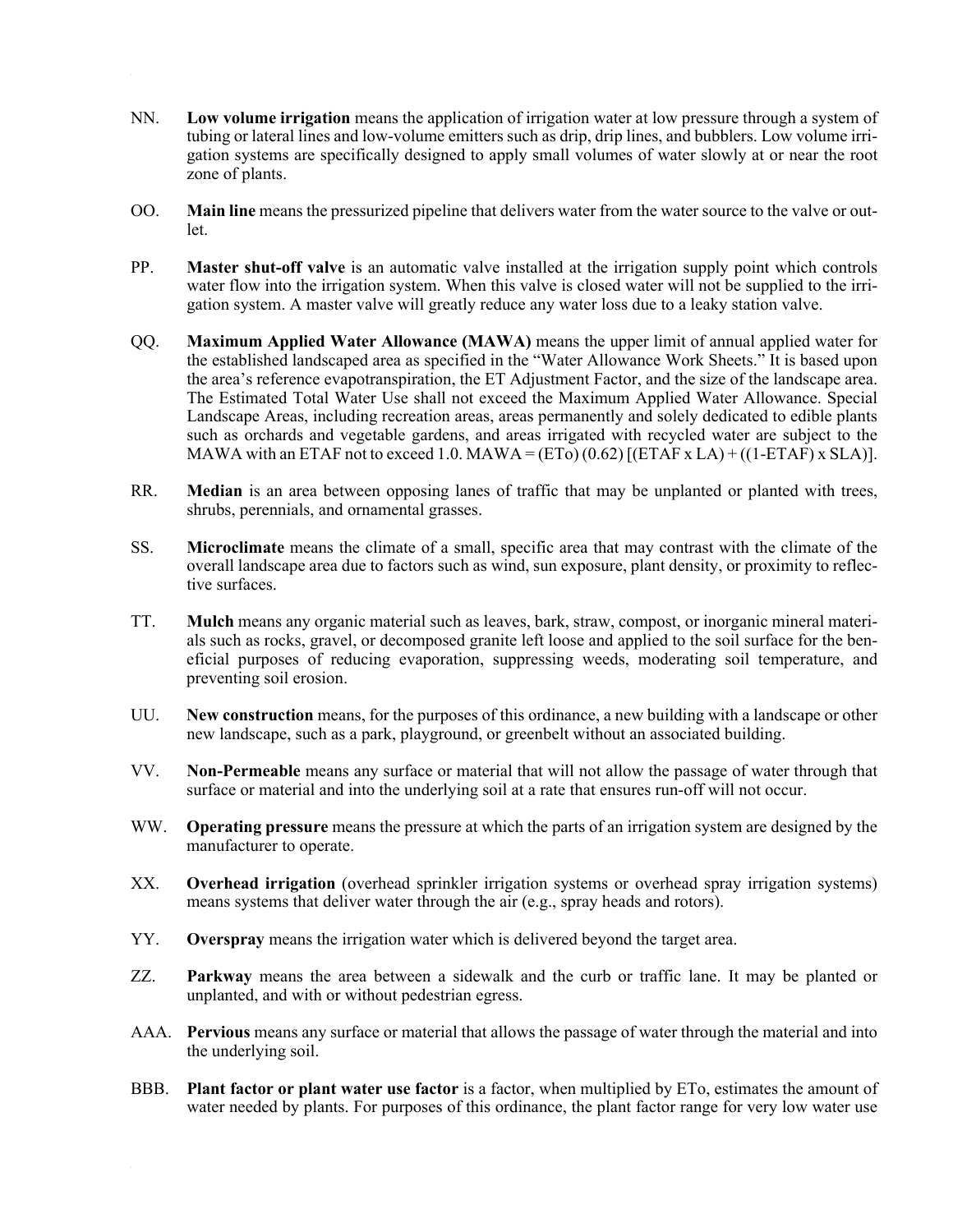plants is 0 to 0.1, the plant factor range for low water use plants is 0.1 to 0.3, the plant factor range for moderate water use plants is 0.4 to 0.6, and the plant factor range for high water use plants is 0.7 to 1.0. The plant factors for this ordinance are from the WUCOLS publication. Plant factors may also be obtained from horticultural researchers from academic institutions or professional associations as approved by the California Department of Water Resources (DWR).

- CCC. **Precipitation rate** for this ordinance means the rate of application of water measured in inches per hour.
- DDD. **Rain sensor or rain sensing shutoff device** means a component which automatically suspends an irrigation event when it rains.
- EEE. **Recreational area** means areas, excluding private single family residential areas, designated for active play, recreation or public assembly in parks, sports fields, picnic grounds, amphitheaters or golf course tees, fairways, roughs, surrounds and greens.
- FFF. **Recycled water, reclaimed water, or treated sewage effluent water** means treated or recycled waste water of a quality suitable for nonpotable uses such as landscape irrigation and water features. This water is not intended for human consumption.
- GGG. **Reference evapotranspiration** or **ETo** means a standard measurement of environmental parameters that affect the water use of plants.
- HHH. **Rehabilitated landscape** means any re-landscaping project that requires a permit, plan check, or design review, or requires a new or expanded water service application or meets the requirements of Section 18.52.030, and the modified landscape area is equal to or greater than 2,500 square feet.
- III. **Retail water supplier** means any entity, including a public agency, city, county, district or private water company that provides retail water service.
- JJJ. **Runoff** means water which is not absorbed by the soil or landscape to which it is applied and flows from the landscape area.
- KKK. **Smart irrigation controllers** means controllers using weather information or soil moisture readings along with site information to automatically adjust the irrigation schedule on a daily basis.
- LLL. **Soil moisture sensing device** or **soil moisture sensor** means a device that measures the amount of water in the soil. The device may also suspend or initiate an irrigation event.
- MMM. **Special Landscape Area (SLA)** means an area of the landscape dedicated solely to edible plants, recreational (active play) areas, areas irrigated with recycled water, cemeteries, or water features using recycled water.
- NNN. **Sprinkler head or spray head** means a device which delivers water through a nozzle.
- OOO. **Static water pressure** means the pipeline or municipal water supply pressure when water is not flowing.
- PPP. **Station** means an area served by one valve or by a set of valves that operate simultaneously.
- QQQ. **Storm Water Control Plan Requirements (C.3)** means Provision C.3 of the City's Municipal Regional Stormwater Permit, as approved by San Francisco Bay Regional Water Quality Control Board on October 14, 2009 under Order No. R2-2009-0074, NPDES Permit No. CAS612008, which requires jurisdictions to include appropriate source control, site design, and stormwater treatment mea-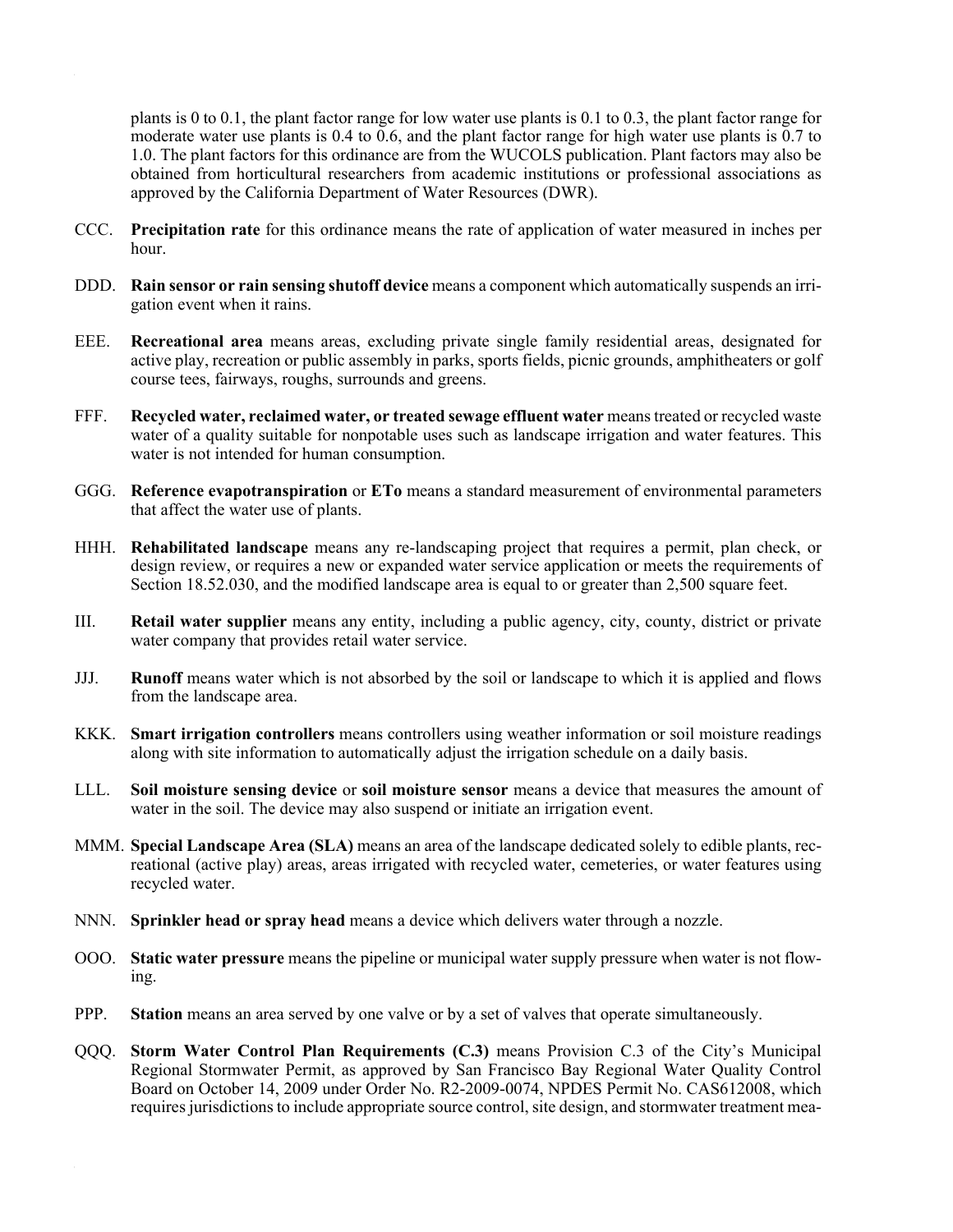sures in new development and redevelopment projects to address both soluble and insoluble stormwater runoff pollutant discharges and prevent increases in runoff flows from new development and redevelopment projects. (See PHMC Chapter 15.05.)

- RRR. **Swing joint** means an irrigation component that provides a flexible, leak-free connection between the emission device and lateral pipeline to allow movement in any direction and to prevent equipment damage.
- SSS. **Submeter** means a metering device to measure water applied to the landscape that is installed after the primary utility water meter.
- TTT. **Turf** means a ground cover surface of mowed grass. Annual bluegrass, Kentucky bluegrass, Perennial ryegrass, Red fescue, and Tall fescue are cool-season grasses. Bermudagrass, Kikuyugrass, Seashore Paspalum, St. Augustinegrass, Zoysiagrass, and Buffalo grass are warm-season grasses.
- UUU. **Valve** means a device used to control the flow of water in the irrigation system.
- VVV. **Water conserving plant species** means a plant species identified as having a very low or low plant factor.
- WWW. **Water feature** means a design element where open water performs an aesthetic or recreational function. Water features include ponds, lakes, waterfalls, fountains, artificial streams, spas, and swimming pools (where water is artificially supplied). The surface area of water features is included in the high water use hydrozone of the landscape area. Constructed wetlands used for on-site wastewater treatment or stormwater best management practices that are not irrigated and used solely for water treatment or stormwater retention are not water features and, therefore, are not subject to the water budget calculation.
- XXX. **Watering window** means the time of day irrigation is allowed.
- YYY. **WUCOLS** means the Water Use Classification of Landscape Species, published by the University of California Cooperative Extension, the Department of Water Resources 2014.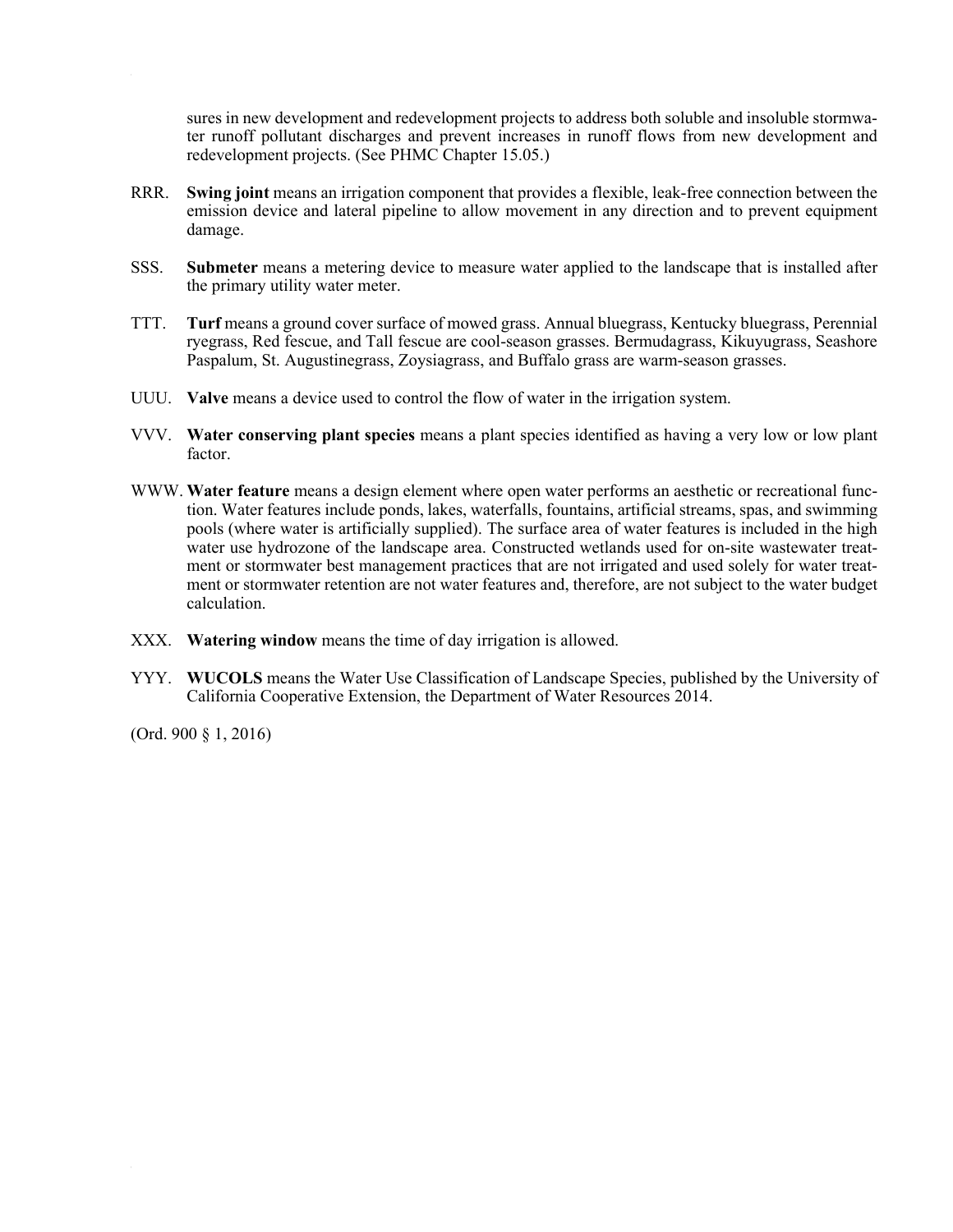#### **Appendix B** Water-Efficient Landscaping Ordinance Chapter 18.52 **Water Efficient Landscape Worksheet**

This worksheet is filled out by the project applicant and it is a required element of the Landscape Documentation Package.

|                                                             | Reference Evapotranspiration (ETo) |                                   |                                             |                       |                             |                    |                                                                     |
|-------------------------------------------------------------|------------------------------------|-----------------------------------|---------------------------------------------|-----------------------|-----------------------------|--------------------|---------------------------------------------------------------------|
| Hydrozone #<br>/Planting<br><b>Description</b> <sup>a</sup> | Plant<br>Factor (PF)               | Irrigation<br>Method <sup>b</sup> | Irrigation<br><b>Efficiency</b><br>$(IE)^c$ | <b>ETAF</b><br>(PF/E) | Landscape<br>Area (sq. ft.) | <b>ETAF x Area</b> | <b>Estimated Total</b><br><b>Water Use</b><br>$(ETWU)$ <sup>e</sup> |
| <b>Regular Landscape Areas</b>                              |                                    |                                   |                                             |                       |                             |                    |                                                                     |
|                                                             |                                    |                                   |                                             |                       |                             |                    |                                                                     |
|                                                             |                                    |                                   |                                             |                       |                             |                    |                                                                     |
|                                                             |                                    |                                   |                                             |                       |                             |                    |                                                                     |
|                                                             |                                    |                                   |                                             | Totals                | (A)                         | (B)                |                                                                     |
| <b>Special Landscape Areas</b>                              |                                    |                                   |                                             |                       |                             |                    |                                                                     |
|                                                             |                                    |                                   |                                             |                       |                             |                    |                                                                     |
|                                                             |                                    |                                   |                                             |                       |                             |                    |                                                                     |
|                                                             |                                    |                                   |                                             |                       |                             |                    |                                                                     |
|                                                             |                                    |                                   |                                             | Totals                | (C)                         | (D)                |                                                                     |
|                                                             |                                    |                                   | <b>ETWU Total</b>                           |                       |                             |                    |                                                                     |
| Maximum Applied Water Allowance (MAWA) <sup>e</sup>         |                                    |                                   |                                             |                       |                             |                    |                                                                     |

<sup>a</sup>Hydrozone #/Planting Description  $E.g$ 1.) front lawn

 $^b$ Irrigation Method overhead spray head or drip

 $\degree$ Irrigation Efficiency 0.75 for spray  $0.81$  for drip

 ${}^d$ ETWU (Annual Gallons Required) = Eto x  $0.62 \times$  ETAF  $\times$  Area

where 0.62 is a conversion factor that converts acre-inches per acre per year to gallons per square foot per year.

2.) low water use plantings

3.) medium water use planting

 $e^$ MAWA (Annual Gallons Allowed) = (Eto) (0.62) [(ETAF x LA) +  $((1-ETAF) \times SLA)]$ 

> where 0.62 is a conversion factor that converts acre-inches per acre per year to gallons per square foot per year, LA is the total landscape area in square feet, SLA is the total special landscape area in square feet, and ETAF is .55 for residential areas and 0.45 for non-residential areas.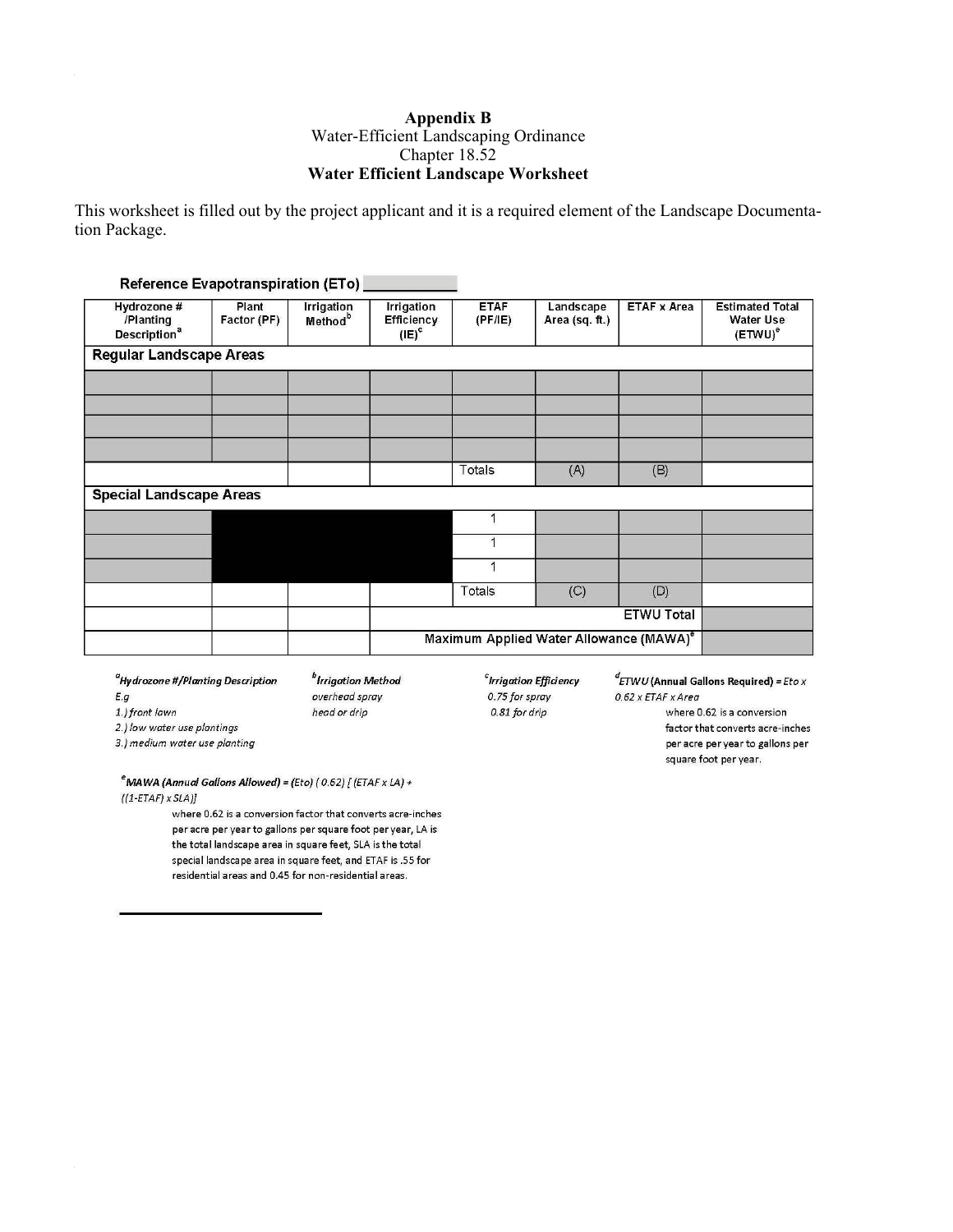## **ETAF Calculations**

 $\hat{\boldsymbol{\theta}}$ 

## Regular Landscape Areas

| <b>Average ETAF</b> | $B + A$ |
|---------------------|---------|
| <b>Total Area</b>   | (A)     |
| Total ETAF x Area   | (B)     |

Average ETAF for Regular Landscape Areas must be 0.55 or below for residential areas, and 0.45 or below for nonresidential areas.

 $\bar{\mathbf{r}}$ 

#### All Landscape Areas

| <b>Total ETAF x Area</b> | $(B+D)$            |
|--------------------------|--------------------|
| <b>Total Area</b>        | $(A+C)$            |
| <b>Sitewide ETAF</b>     | $(B+D) \div (A+C)$ |

(Ord. 900 § 1, 2016)

 $\hat{\boldsymbol{\theta}}$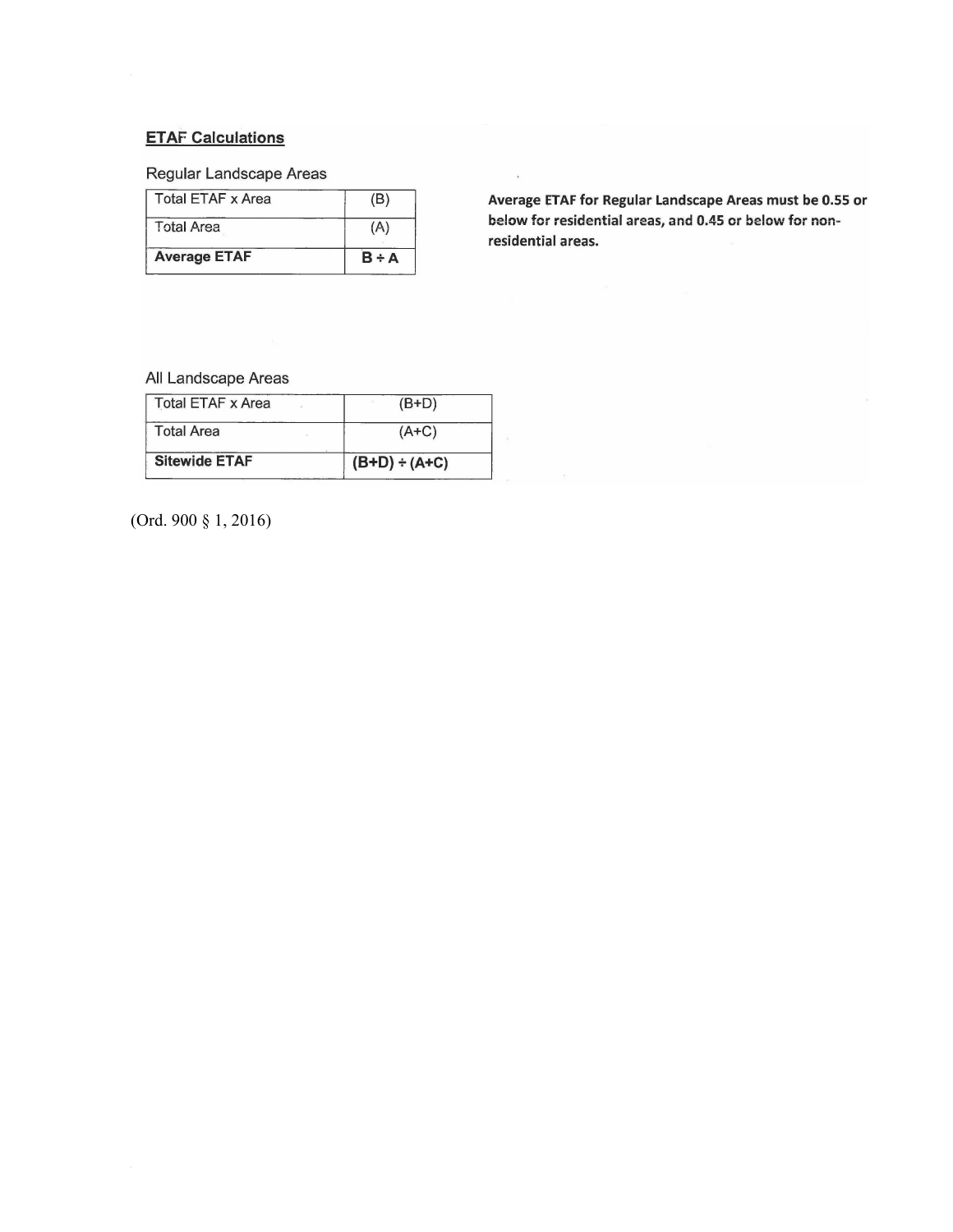#### **Appendix C** Water-Efficient Landscaping Ordinance Chapter 18.52 **Certificate of Compliance: Landscape Design Sheet**

[Note: the Certificate of Compliance: Landscape Design Sheet used by the zoning administrator shall be in substantially the following form.]

| Project Name:          | Project Address/ Parcel No.: |
|------------------------|------------------------------|
| <b>Applicant Name:</b> | <b>Applicant Address:</b>    |

Landscape and Irrigation Plans Includes the Following:

- $\Box$  Identify each hydrozone by number, letter or other method.
- $\Box$  Identify each hydrozone as low, moderate, high water, or mixed water use. Temporarily irrigated areas of the landscape shall be included in the low water use hydrozone for the water budget calculation.
- $\Box$  Identify recreational areas, areas permanently and solely dedicated to edible plants, and areas irrigated with recycle water.
- $\Box$  Identify special landscape areas.
- $\Box$  Identify plants by their common and botanical names.
- $\Box$  Identify type of mulch and application depth.
- $\Box$  Identify soil amendments, type and quantity.
- $\Box$  Identify type and surface area of water features.
- $\Box$  Show the location and size of the landscape irrigation water meter.
- $\Box$  Show the location, type and size of all components of the irrigation system, including, but not limited to, controllers, main and lateral lines, valves, sprinkler heads, moisture sensing devices, rain switches, quick couplers, pressure regulators, and backflow prevention devices.
- $\Box$  Identify hardscapes (pervious and non-pervious)
- $\Box$  Identify location, installation details, and 24-hour retention or infiltration capacity of any applicable stormwater best management practices that encourage on-site retention and infiltration of stormwater.
- $\Box$  Identify any applicable graywater discharge piping, system components and area(s) of distribution.
- □ Identify the static water pressure at the point of connection to the public water supply.
- $\Box$  Identify the flow rate (gallons per minute), application rate (inches per hour), and design operating pressure (pressure per square inch) for each station.

Project Area Measurements (irrigated)

Total turf area: \_\_\_\_\_\_\_\_\_\_\_\_ square feet Total non-turf landscape area: \_\_\_\_\_\_\_\_\_\_\_ square feet Total water feature area: \_\_\_\_\_\_\_\_\_\_\_ square feet

Landscape Design Requirements:

- $\Box$  The plan shall protect and preserve native species and natural vegetation.
- $\Box$  Plants selected shall be appropriate to the area's climate suitability and the site's soil conditions.
- $\Box$  Select water-conserving plants, trees and turf species, especially local native plants.
- $\Box$  Select plants from applicable local Fuel Modification Plan Guidelines (particularly to avoid fire-prone plant materials and highly flammable mulches).
- $\Box$  The proposed landscape shall be designed so that distinct hydrozones are irrigated separately by one or more irrigation valves. Refer to the WUCOLS report for plant water needs. (See definitions at PHMC 18.52.020, water efficient landscape.)
- $\Box$  Plants shall be spaced appropriately based on their expected mature spread.
- $\Box$  If the geometry of the planting area does not conform to the spray pattern of the sprinkler, resulting in overspray onto the adjacent pavement, then overhead irrigation shall not be used.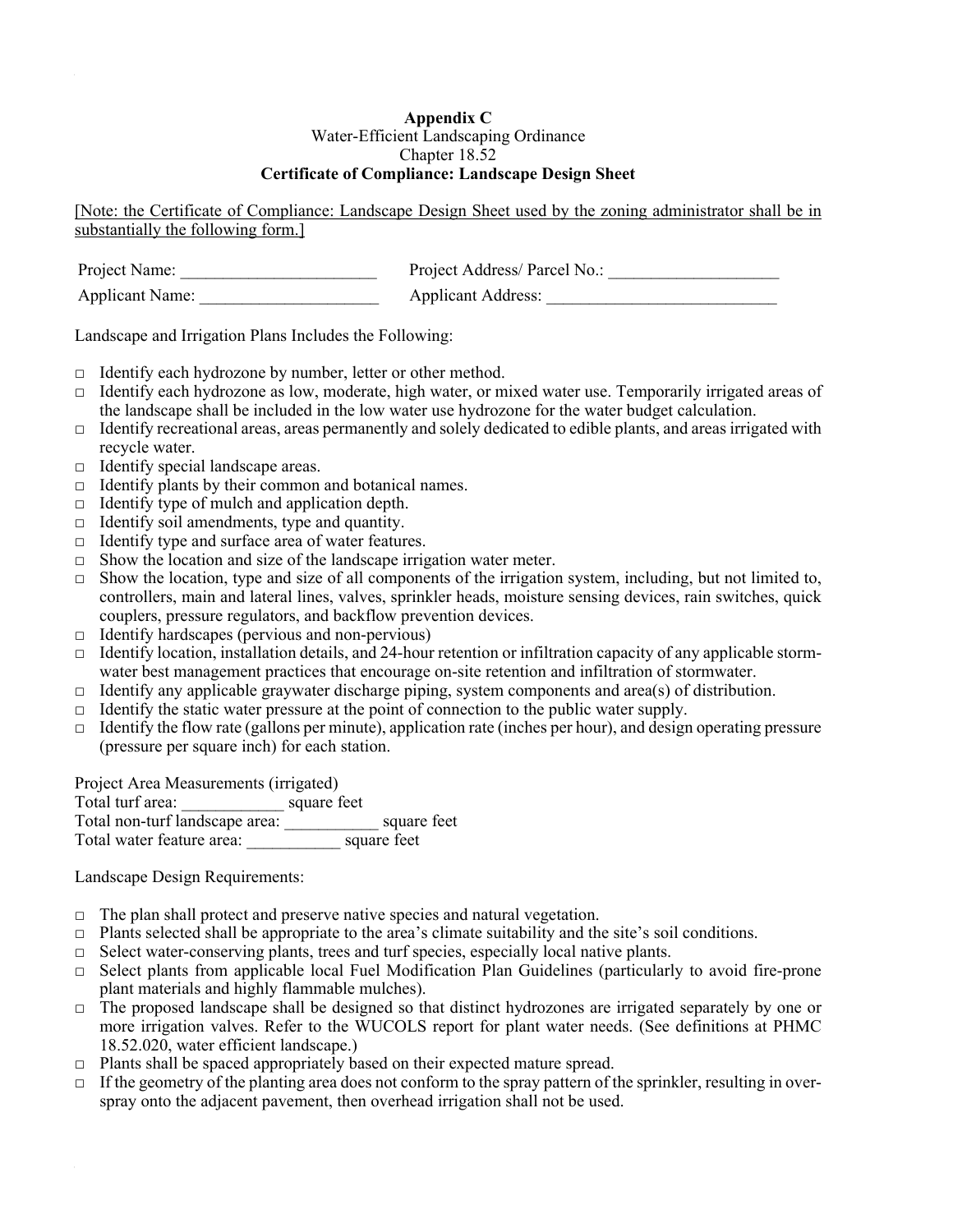- $\Box$  Plants shall be spaced so that at mature size they do not block sprinklers.
- $\Box$  Turf shall not be planted on slopes steeper than 25%.
- $\Box$  Turf shall not be planted in any medians or in areas narrower than 10'0" unless an alternative irrigation method, that does not incorporate overhead irrigation, is provided that does not result in overspray of adjacent surfaces or allow excessive evaporation prior to plant material utilization.
- □ Plants selected shall emphasize water and energy efficiency; color, form and pattern; solar access for solar heat gain of buildings in winter and to allow photovoltaic (PV) facilities and plant shading for buildings in summer; reduction of the heat island effect, particularly in parking lots and on roadways; soil retention; and fire resistance. The overall landscape plan must be integrated into all elements of the project, including but not limited to buildings, structures, parking lots and streets, so as to achieve a desirable microclimate and to minimize energy demands.
- $\Box$  Use the Sunset Western Climate Zone system, recognize the horticultural attributes of plants to minimize damage to property or infrastructure, allow for adequate soil volume for healthy root growth.
- $\Box$  High water use plants, characterized by a plant factor of 0.7 to 1.0, are prohibited in street medians.
- $\Box$  At least 90% of the plants selected for planting in non-turf areas shall be drought resistant and require minimal water once established.
- $\Box$  Plants selected shall be spaced so that, at maturity, they do not interfere with visibility of vehicular, bicycle or pedestrian traffic; do not conflict with overhead utility lines, overhead lights or walkway lights; and do not block or interfere with pedestrian or bicycle right-of-way.
- $\Box$  Planting areas shall be a minimum of three feet wide, excluding curbs or other hardscape, except for turf areas (turf shall not be planted in any medians or in areas narrower than 10'0" unless an alternative irrigation method, that does not incorporate overhead irrigation, is provided that does not result in overspray of adjacent surfaces or allow excessive evaporation prior to plant material utilization) and planter fixtures.
- $\Box$  When shrub groupings are proposed without plant groundcover, the shrubs shall be spaced so that at maturity, they cover at least 90 percent of the landscaped area in which they are placed.
- $\Box$  Deciduous trees proposed shall be planted 20' to 40' apart on the south and west sides of buildings to maximize energy efficiency.
- $\Box$  A minimum of 30% of all hardscape areas (including parking lots) shall be naturally shaded in the summer when plants are at maturity. Shading of 50% of the hardscape areas is preferred if feasible.
- □ All water features shall have re-circulating water systems.
- $\Box$  Water fountain(s) shall be designed so that no wind drift or overspray occurs.
- $\Box$  Recycled water shall be used as the source for decorative water features, where available.
- □ Swimming pools are not considered water features pursuant to this ordinance and are not subject to the requirements of this section.
- $\Box$  Comply with Storm Water Control Plan requirements (C.3), if applicable.
- $\Box$  Improve or maintain the infiltration rate of landscape soils typical of their soil texture and minimize soil erosion.
- $\Box$  Avoid drainage onto non-permeable hardscapes within the property lines and prevent runoff of all irrigation and natural rainfall outside property lines.
- □ The use of crushed rock or gravel to serve as landscaping for large area coverage shall be avoided, except for walkways.
- $\Box$  The use of invasive plant species, such as those listed by the California Invasive Plant Council, is strongly discouraged.

Soil preparation, mulch and amendments (Landscape):

- $\Box$  Only specify soil amendments if appropriate for the selected plants.
- $\Box$  Specify a minimum three-inch layer of mulch which shall be applied on all exposed soil surfaces of planting areas unless there is a horticultural reason not to use mulch in a portion of the planting area. Mulch, such as shredded bark, shall be specified in bioretention areas so that they will stay in place during rain events.
- $\Box$  Soil sampling shall be submitted to a laboratory for analysis and recommendations and in projects with multiple landscape installations (ie. residential subdivisions) a soil sampling rate of 1 in 7 lots or approximately 15% will satisfy this requirement, and is required to include: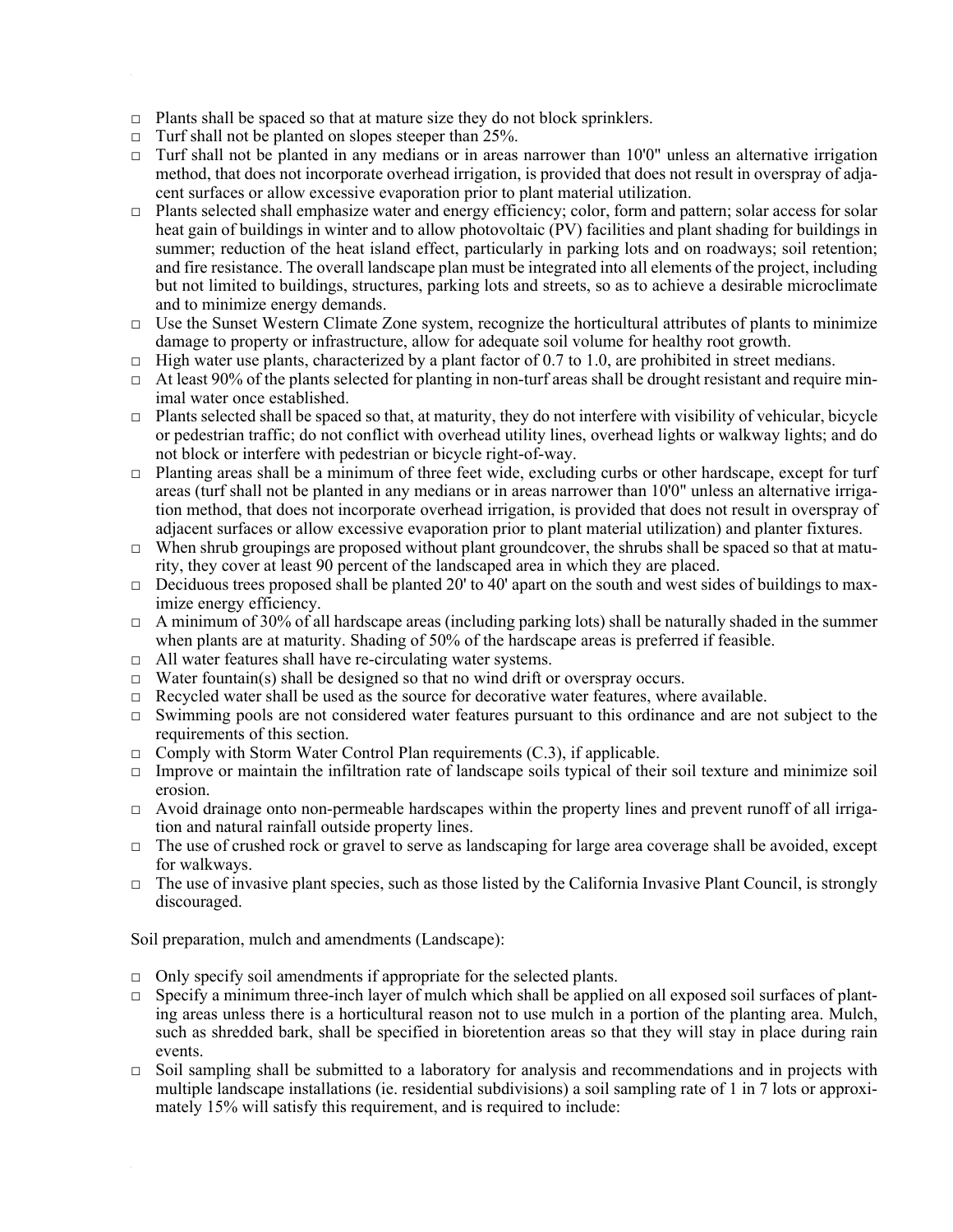- a. Soil texture;
- b. Infiltration rate determined by the laboratory test or soil texture infiltration rate table;
- c.  $pH$ ;
- d. Total soluble salts;
- e. Sodium;
- f. Percent organic matter; and
- g. Recommendations
- □ Prior to the planting of any materials, compacted soils shall be transformed to a friable condition. On engineered slopes, only amended planting holes need meet this requirement.
- $\Box$  Soil amendments shall be incorporated according to recommendations of soil report and what is appropriate for the plants selected.
- $\Box$  For landscape installations, compost at a rate of a minimum of four cubic yards per 1,000 square feet of permeable area shall be incorporated to a depth of six inches into the soil. Soils with greater than 6% organic matter in the top 6 inches of soil are exempt from adding compost and tilling.
- $\Box$  Specify a minimum three-inch layer of mulch which shall be applied on all exposed soil surfaces of planting areas unless there is a horticultural reason not to use mulch in a portion of the planting area. To provide habitat for beneficial insects and other wildlife, up to 5% of the landscape area may be left without mulch. Designated insect habitat must be included in the landscape design plan as such.
- □ Mulch, such as shredded bark, shall be specified in bioretention and on slope areas so that they will stay in place during rain events and meet current engineering standards.
- $\Box$  Organic mulch materials made from recycled or post-consumer shall take precedence over inorganic materials or virgin forest products unless the recycle post-consumer organic products are not locally available. Organic mulches are not required where prohibited by local Fuel Modification Plan Guidelines or other applicable local ordinances.

Stormwater Management and Rainwater Retention

- $\Box$  Comply with storm water control plan requirements (C.3), if applicable.
- □ Improve or maintain the infiltration rate of landscape soils typical of their soil texture and minimize soil erosion.
- $\Box$  Avoid drainage onto non-permeable hardscapes within the property lines and prevent runoff of all irrigation and natural rainfall outside property lines.
- $\Box$  All planted landscape areas are required to have friable soil to maximize water retention and infiltration.
- $\Box$  It is strongly recommended that landscape areas be designed for capture and infiltration capacity that is sufficient to prevent runoff from impervious surfaces (i.e. roof and paved areas) from either: the one inch, 24-hour rain event or (2) the 85th percentile, 24-hour rain event, and/or additional capacity as required by any applicable local, regional, state or federal regulation.
- $\Box$  It is recommended that storm water projects incorporate any of the following elements to improve on-site storm water and dry weather runoff capture and use:
	- i. Grade impervious surfaces, such as driveways, during construction to drain to vegetated areas.
	- ii. Minimize the area of impervious surfaces such as paved areas, roof and concrete driveways.

iii. Incorporate pervious or porous surfaces (e.g., gravel, permeable pavers or blocks, pervious or porous concrete) that minimize runoff.

iv. Direct runoff from paved surfaces and roof areas into planting beds or landscaped areas to maximize site water capture and reuse.

v. Incorporate rain gardens, cisterns, and other rain harvesting or catchment systems.

vi. Incorporate infiltration beds, swales, basins and drywells to capture storm water and dry weather runoff and increase percolation into the soil.

vii. Consider constructed wetlands and ponds that retain water, equalize excess flow, and filter pollutants.

Landscape Irrigation Requirements:

- $\Box$  Smart irrigation controller(s) using one of the below methods shall be required on all irrigation systems:
	- i. Daily evapotranspiration data utilizing non-volatile memory.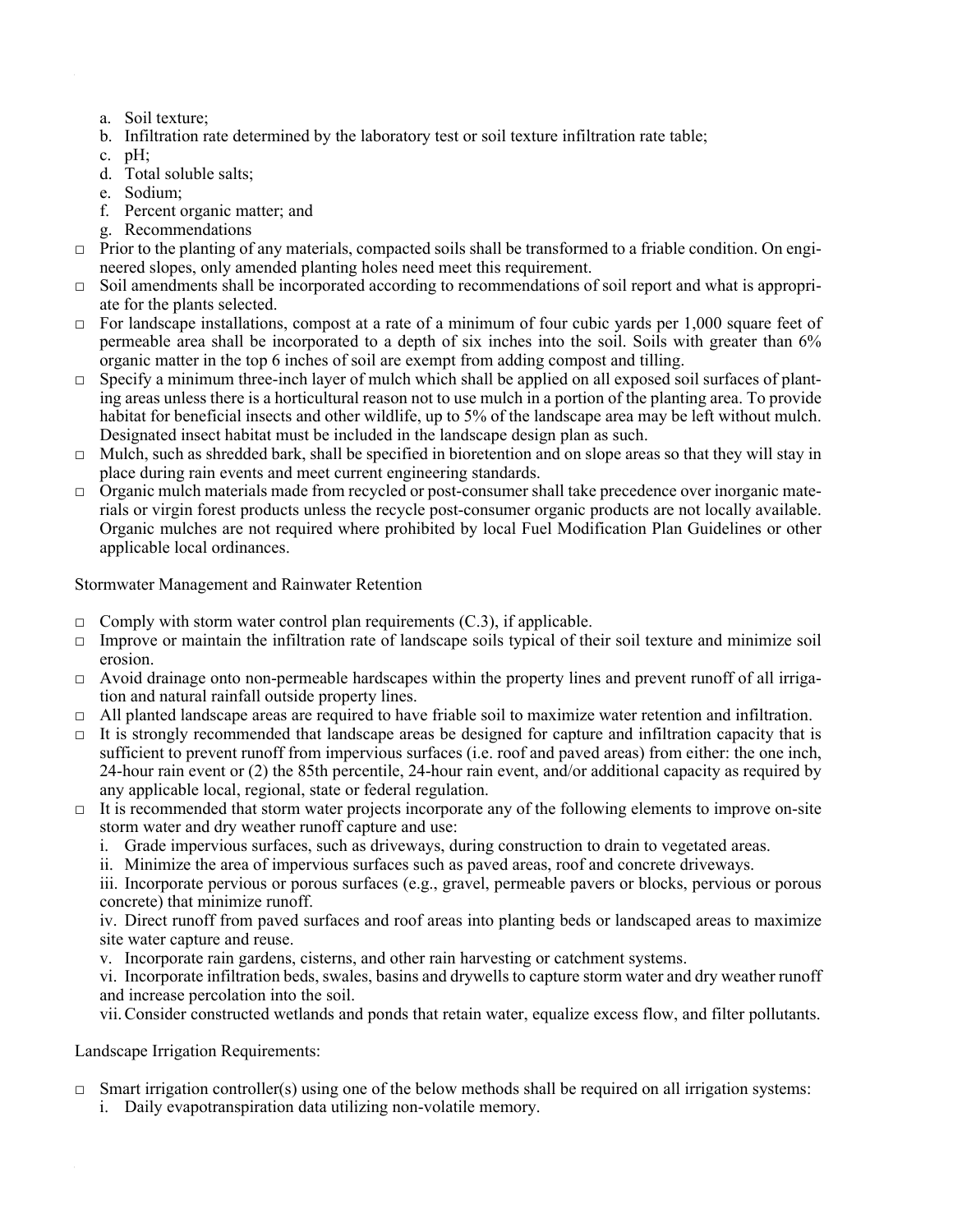- ii. Daily soil moisture sensor data utilizing non-volatile memory.
- □ A landscape water meter, defined as either a dedicated water service meter or private submeter, shall be installed for all non-residential irrigated landscapes of 1,000 square feet but not more than 5,000 square feet or greater.
- $\Box$  The installation of recycled water irrigation systems shall allow for the current and future use of recycled water. Recycled water shall be used for landscape irrigation if it is available at the project site.
- □ Specify technology and practices to prevent runoff, low head drainage, overspray, or other water waste.
- □ Overhead irrigation shall not be permitted within 12" of any impervious surface (walkways, driveways, etc.).
- $\Box$  Specify sprinkler heads and other emission devices that have matched precipitation rates within each irrigation zone. No irrigation zone shall specify a precipitation rate greater than 1.2 inches per hour. On slopes steeper than 25%, the specified application rate shall not exceed 0.75 inches per hour.
- □ Specify irrigation controls so the dynamic water pressure at sprinkler head or other emission device is within manufacturer's recommended optimal operating range. If the water pressure is below or exceeds the recommended pressure of the specified irrigation device, the installation of a pressure regulating device is required.
- □ Flow sensors that detect high flow conditions created by system damage or malfunction are required for all non-residential landscapes and residential landscape of 5,000 square feet or larger.
- $\Box$  No overhead irrigation shall be specified in planting areas less than 10'0" wide in any dimension.
- $\Box$  Sensors, either integral or auxiliary, that suspend or alter irrigation operation during unfavorable weather conditions shall be required on all irrigation systems, as appropriate for local climatic conditions. Irrigation should be avoided during windy or freezing weather or during rain.
- $\Box$  Specify a manual shut-off valve for each point of connection and specify that each shut-off valve be identified on the controller map.
- $\Box$  Master shut-off valves are required on all projects except landscapes that make use of technologies that allow for the individual control of sprinklers that are individually pressurized in a system equipped with low pressure shut down features.
- $\Box$  Check valves or anti-drain valves are required on all sprinkler heads where low point drainage could occur.
- $\Box$  Prepare a controller map and programming table and specify that this be stored in the controller cabinet. The controller map shall visually differentiate each controller zone. For each irrigation valve, the controller programming table shall list the plant water requirement (high, medium, low, or very low), the sun exposure, irrigation emission device type, precipitation rate, station flow rate, optimal pressure, soil type, infiltration rate, square foot area, and degree of slope.
- $\Box$  Each irrigation valve shall control irrigation to only one distinct hydrozone. A hydrozone is an area with similar sun exposure, irrigation precipitation rate, soil conditions, slope, and plant material with similar water needs. Refer to the WUCOLS report for plant water needs.
- $\Box$  Trees shall be placed on separate valves from shrubs, groundcovers, and turf to facilitate the appropriate irrigation of trees. The mature size and extent of the root zone shall be considered when designing irrigation for the tree.
- □ Specify a separate irrigation valve and hydrozone for the top of a slope and the bottom of a slope.
- $\Box$  All irrigation emission devices must meet the requirements set in the American National Standards Institute (ANSI) standard. American Society of Agricultural and Biological Engineers/International Code Councils (ASABE/ICC) 802-2014 "Landscape Irrigation Sprinkler and Emitter Standard," All sprinkler heads installed in the landscape must document a distribution uniformity low quarter 0.65 or higher using the protocol defined in ASABE/ICC 802-2014.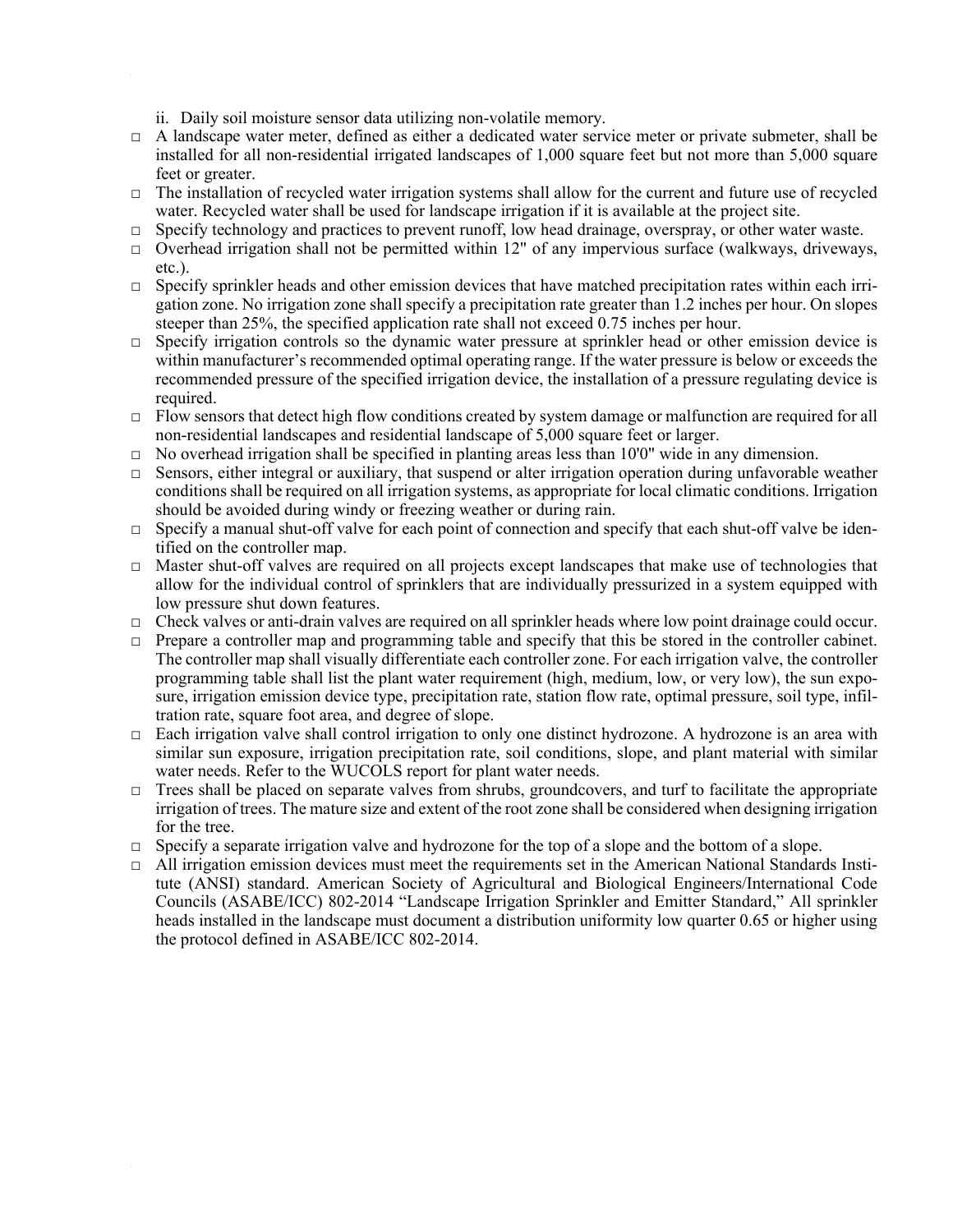**I/we certify that the landscape plans for the above-listed project comply with the Water-Efficient Landscape Standards and Landscape Plan Requirements of the City of Pleasant Hill Water-Efficient Landscape Ordinance.**

Designer's Name Company Name Date

Address Telephone

 $\epsilon$ 

 $\hat{\psi}$ 

Email Professional License Number

Professional Stamp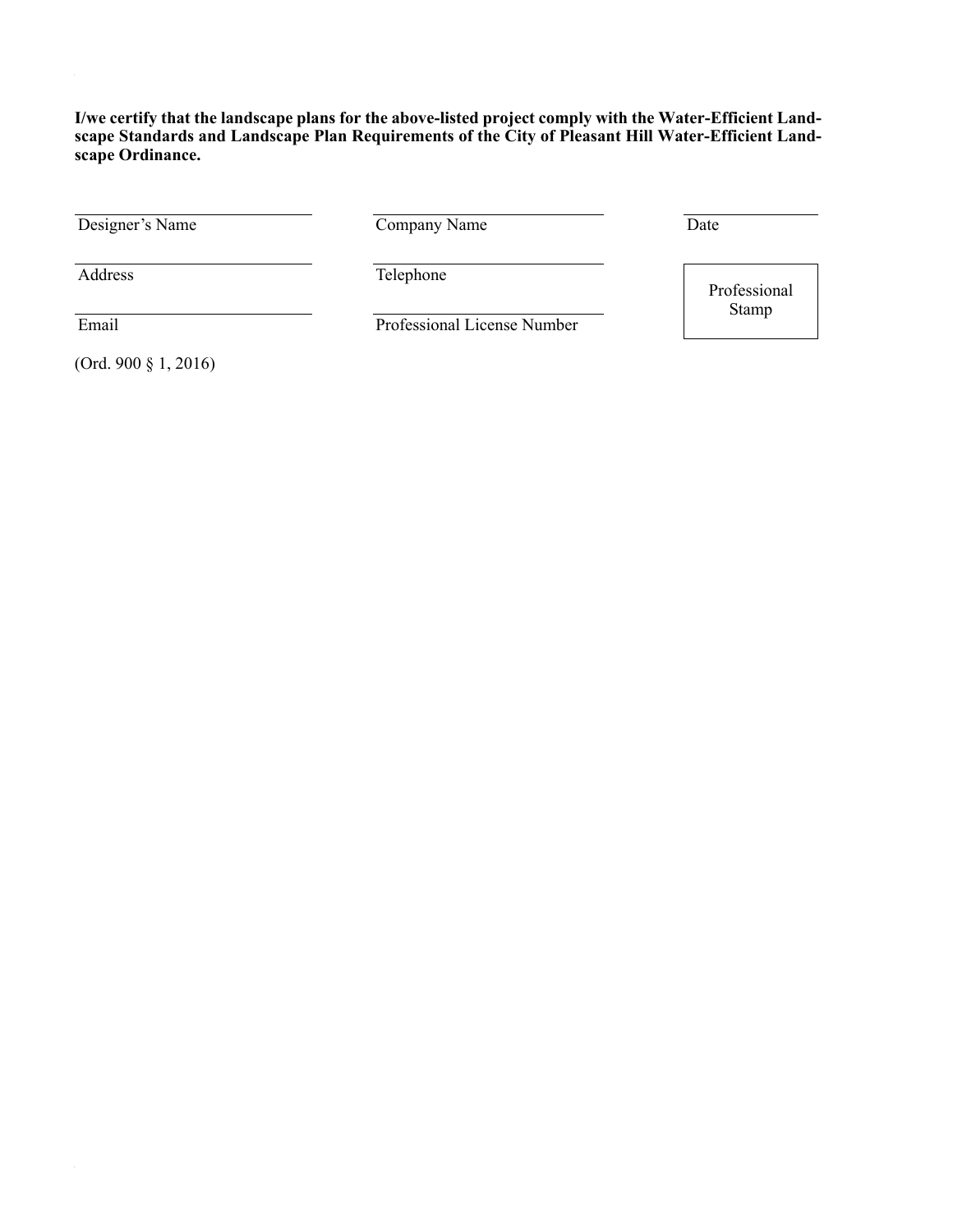#### **Appendix D** Water-Efficient Landscaping Ordinance Chapter 18.52 **Certificate of Compliance: Landscape Installation Sheet**

[Note: the Certificate of Compliance: Landscape Installation Sheet used by the zoning administrator shall be in substantially the following form.]

| Project Name:          | Project Address/ Parcel No.: |
|------------------------|------------------------------|
| <b>Applicant Name:</b> | <b>Applicant Address:</b>    |

- $\Box$  Installed Project Area Measurements match those of the Landscape Design and Irrigation Plans.
- $\Box$  Plant material is the same as that specified in the plans and any substitutes are determined to be equivalent or less in water need, per Water Use Classification of Landscape Species (WUCOLS).
- $\Box$  Installation incorporates most recent acceptable best management practices for water-efficient landscape design.
- $\Box$  Any plant substitutes used are well suited to the local climate and soil conditions.
- $\Box$  All plants are located per the design plans.
- $\Box$  Plants selected shall be spaced so that, at maturity, they do not interfere with visibility of vehicular, bicycle or pedestrian traffic; do not conflict with overhead utility lines, overhead lights or walkway lights; and do not block or interfere with pedestrian or bicycle right-of-way.
- $\Box$  Irrigation hydrozones are the same as plans and any field-adjusted irrigation zones were installed so that distinct hydrozones are irrigated separately by one or more irrigation valves.
- $\Box$  All irrigation equipment is the same as specified, and any substitutes are equivalent.
- $\Box$  Point of connection (POC) is the same as specified in plans.
- $\Box$  Installation complies with Storm Water Control Plan requirements.
- $\Box$  Installation work minimized any soil erosion and maintained or improved the landscape soil's infiltration rate.
- $\Box$  A minimum of 3 inches of mulch was applied to all exposed soil surfaces in non-turf planting areas.

#### **I/we certify that the landscape has been installed as specified in the landscape plans for the above-listed project to comply with the Water-Efficient Landscape Standards and Landscape Plan Requirements of the City of Pleasant Hill Water-Efficient Landscape Ordinance.**

| Owner/Resident's Name<br>(Individual single-family project) | Signature                   | Date         |
|-------------------------------------------------------------|-----------------------------|--------------|
| Installer's Name<br>(All other projects)                    | Company Name                | Date         |
| Address                                                     | Telephone                   | Professional |
| Email                                                       | Professional License Number | <b>Stamp</b> |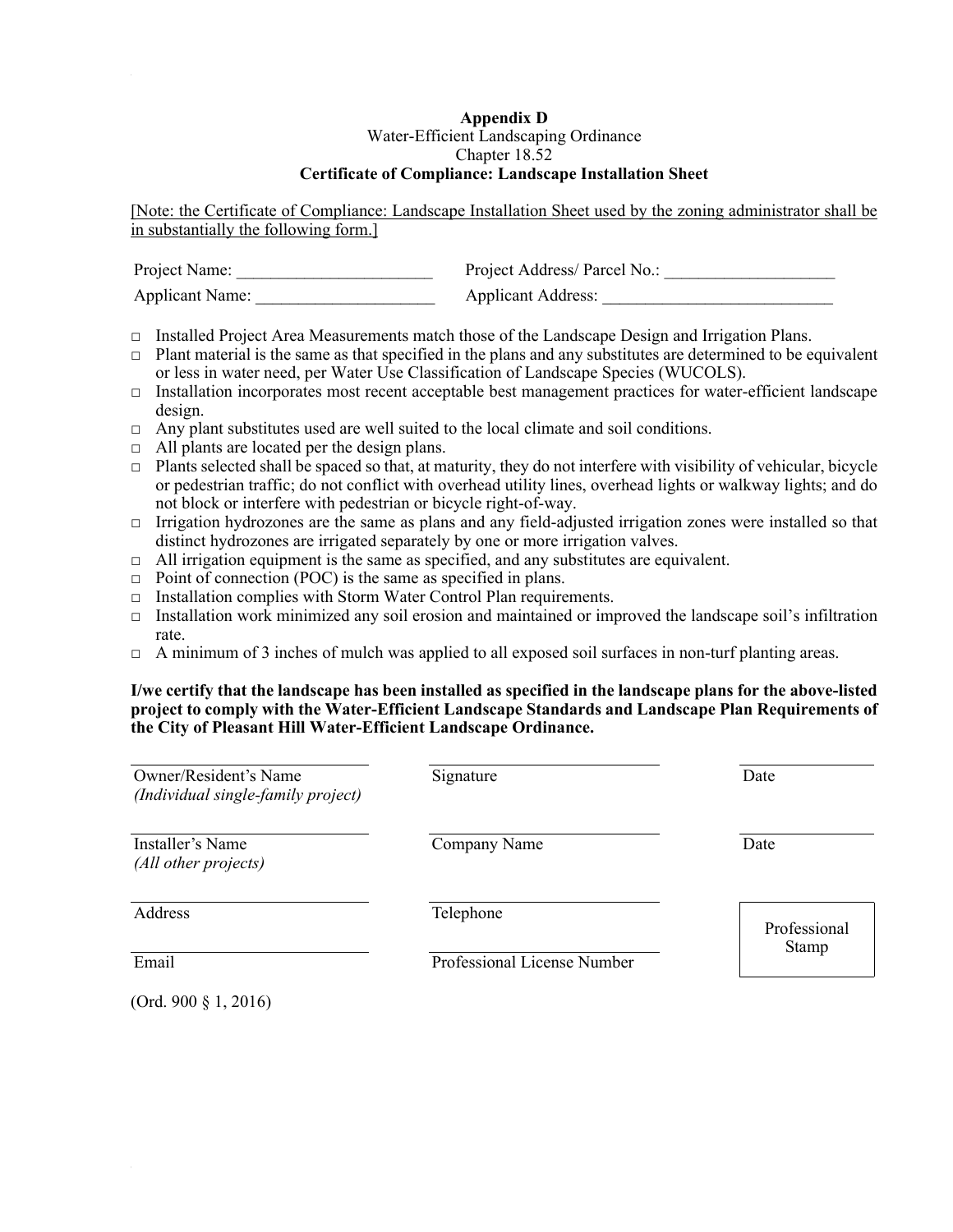## **Appendix E**

#### Water-Efficient Landscaping Ordinance

#### Chapter 18.52

## **Certificate of Compliance: Landscape Maintenance Sheet**

[Note: the Certificate of Compliance: Landscape Maintenance Sheet used by the zoning administrator shall be in substantially the following form.]

| Project Name:          | Project Address/ Parcel No.: |
|------------------------|------------------------------|
| <b>Applicant Name:</b> | <b>Applicant Address:</b>    |

## Landscape Maintenance Schedule Requirements:

- $\Box$  The annual landscape maintenance schedule shall include the following:
	- o Routine inspection;
	- o Adjustment and repair of the irrigation system and its components;
	- o Aerating turf areas;
	- o Replenishing mulch;
	- o Seasonal pruning;
	- o Weeding in all landscape areas; and
	- o Removing obstructions to emission devices.
- $\Box$  Repair of all irrigation equipment shall be done with the originally installed components or their equivalents.
- $\Box$  Project shall be irrigated so that total annual water applied is less than or equal to the maximum applied water allowance (MAWA), if applicable.
- $\Box$  A diagram of the irrigation plan showing hydrozones shall be kept with the irrigation controller for subsequent purposes.

## Landscape Maintenance Requirements:

- $\Box$  Maintenance practices incorporate most recent acceptable best management practices for water-efficient landscape maintenance.
- $\Box$  Plants selected for replanting are well-suited to the local climate and soil conditions.
- $\Box$  Plants for replanting are spaced appropriately based on their expected mature size.
- $\Box$  Any changes to overhead irrigation do not result in overspray.
- $\Box$  Replacement plants are spaced so at mature size they do not block sprinklers.
- $\Box$  Repair of all irrigation equipment shall be done with the originally installed components or their equivalents or with components with greater efficiency.
- □ Changes to irrigation system or plant material shall maintain distinct hydrozones that are irrigated separately by one or more irrigation valves.
- $\Box$  Any irrigation change shall not be connected to the domestic meter.
- $\Box$  Maintenance practices are incorporated to prevent run-off, low head drainage, and overspray.
- $\Box$  No overhead irrigation can be moved within 12 inches of any non-permeable surface (walkways, driveway, etc.).
- $\Box$  Specify sprinkler heads and other emission devices that have matched precipitation rates within each irrigation zone. No irrigation zone shall specify a precipitation rate greater than 1.2 inches per hour. On slopes steeper than 25%, the specified precipitation rate shall not exceed 0.75 inches per hour.
- $\Box$  Manual shutoff valves are maintained at each point of connection.
- $\Box$  A copy of the controller map(s) and programming table(s) are kept in all irrigation controller cabinets.
- $\Box$  Separate irrigation valves and hydrozones are maintained for the top of a slope and bottom of a slope.
- $\Box$  Re-circulation system(s) is maintained for all water features.
- $\Box$  Fountain(s) and their nozzles are maintained so that no wind drift or overspray will occur.
- $\Box$  Maintenance practices comply with Storm Water Control Plan requirements (C.3), if applicable.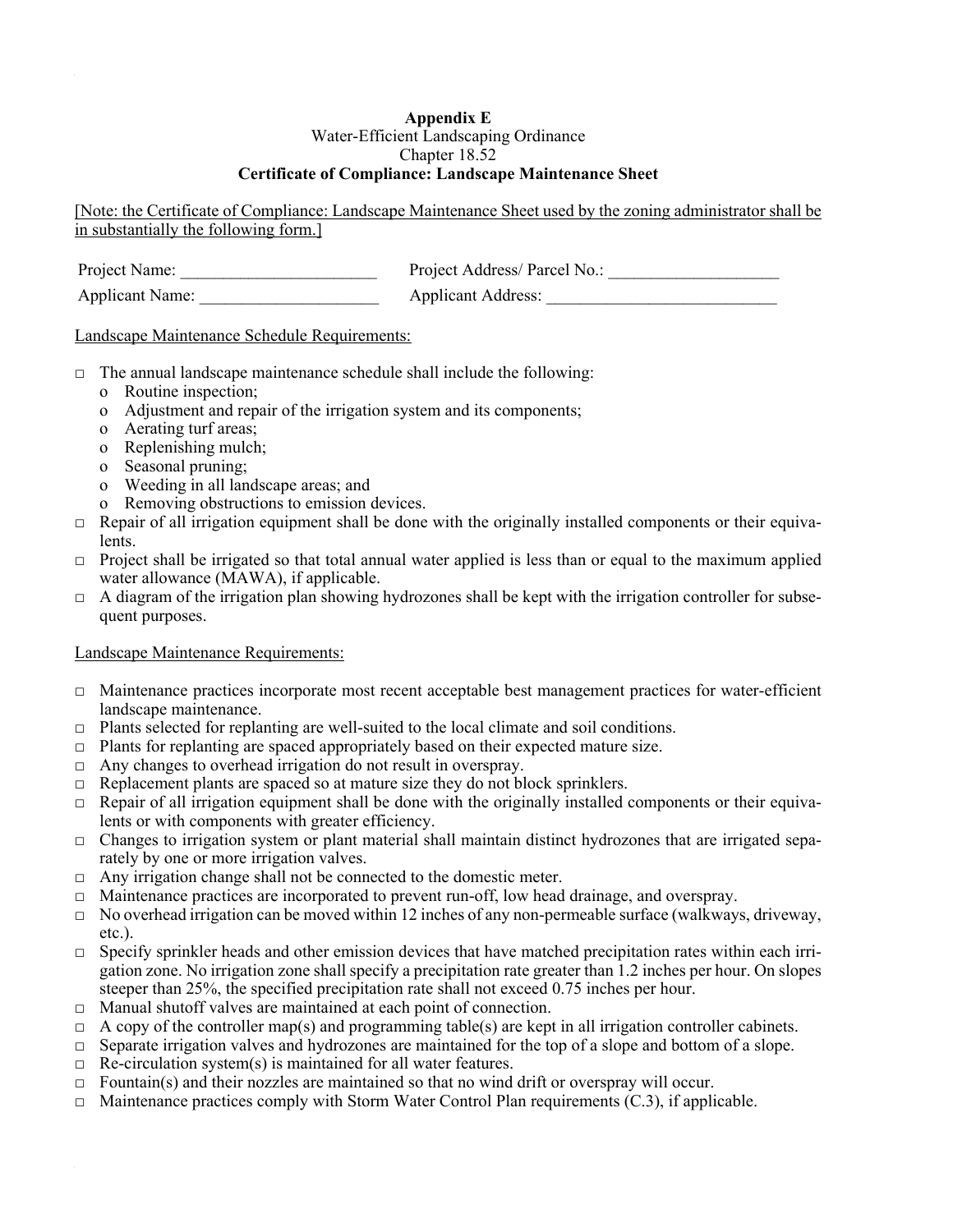- □ Infiltration rates for site's landscape soils are maintained or improved with site maintenance practices.
- □ Site is maintained to avoid drainage onto non-permeable hardscapes within the project and prevent run-off of irrigation and rainfall outside property lines.
- □ Only use soil amendments that are appropriate for any replacement plants.
- $\Box$  Maintain a minimum of 3 inches of mulch for all exposed soil surfaces in non-turf planting areas.
- □ The use of crushed rock or gravel to serve as landscaping for large area coverage shall be avoided, except for walkways.

#### **I/we certify that the landscape has been installed as specified in the landscape plans for the above-listed project to comply with the Water-Efficient Landscape Standards and Landscape Plan Requirements of the City of Pleasant Hill Water-Efficient Landscape Ordinance.**

| Owner/Resident's Name<br>(Individual single-family project) | Signature                   | Date         |
|-------------------------------------------------------------|-----------------------------|--------------|
| Designer's Name<br>(All other projects)                     | Company Name                | Date         |
| Address                                                     | Telephone                   | Professional |
| Email                                                       | Professional License Number | <b>Stamp</b> |
| (Ord. 900 $\S$ 1, 2016)                                     |                             |              |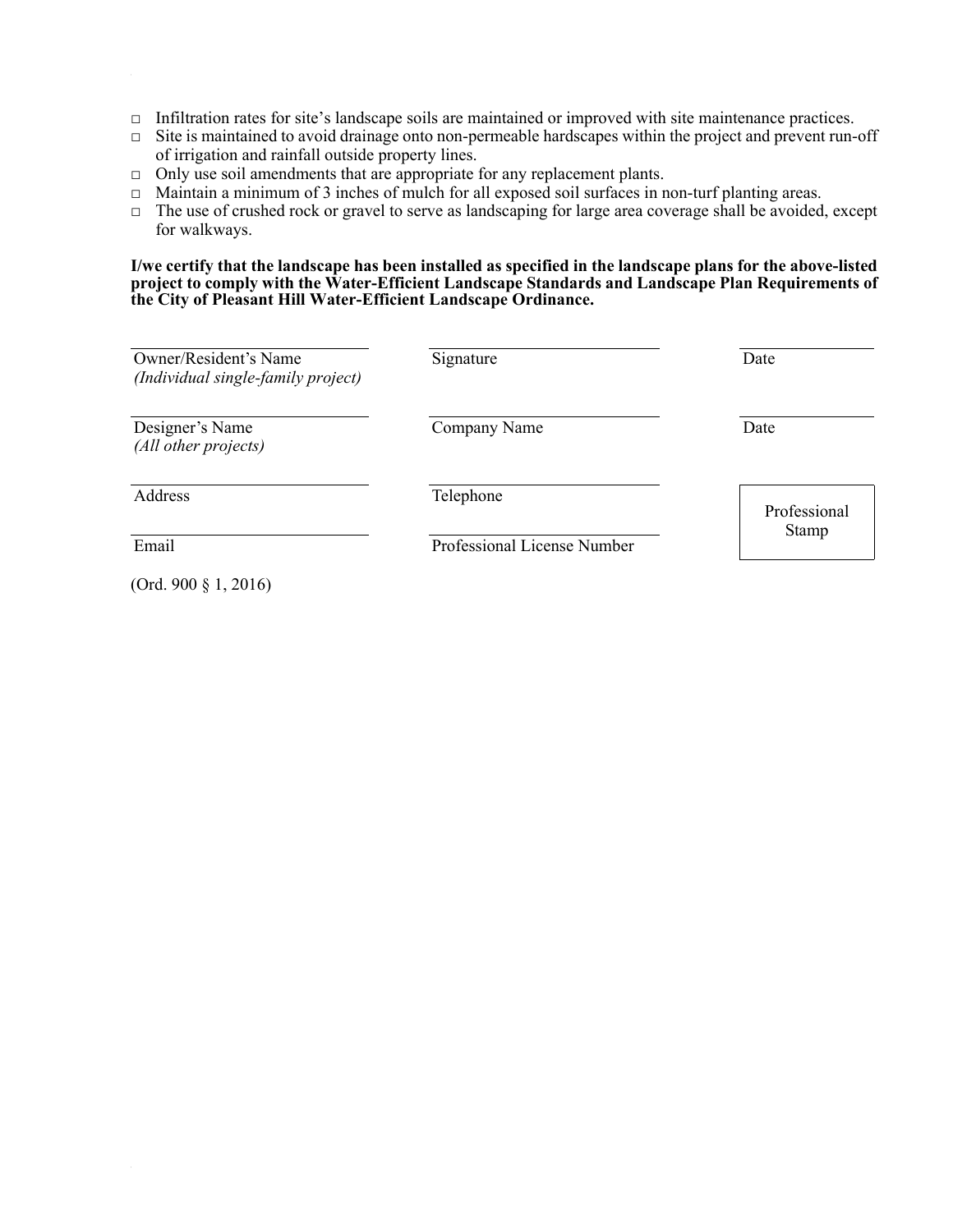#### **Appendix F** Water-Efficient Landscaping Ordinance Chapter 18.52 **Prescriptive Compliance**

[Note: the Prescriptive Compliance sheet used by the zoning administrator shall be in substantially the following form.]

This appendix contains prescriptive requirements which may be used as a compliance option to the Model Water Efficient Landscape Ordinance.

Compliance with the following items is mandatory and must be documented on a landscape plan in order to use the prescriptive compliance option:

- A. Submit a Landscape Documentation Package which includes the following elements:
	- 1. Date
	- 2. Project applicant
	- 3. Project address (if available, parcel and/or lot number(s))
	- 4. Total landscape area (square feet), including a breakdown of turf and plant material
	- 5. Project type (e.g., new, rehabilitated, public, private, cemetery, homeowner-installed)
	- 6. Water supply type (e.g., potable, recycled, well) and identify the local retail water purveyor if the applicant is not served by a private well
	- 7. Contact information for the project applicant and property owner
	- 8. Applicant signature and date with statement, "I agree to comply with the requirements of the prescriptive compliance option to the MWELO".
- B. Incorporate compost at a rate of at least four cubic yards per 1,000 square feet to a depth of six inches into landscape area (unless contra-indicated by a soil test);
- C. Plant material shall comply with all of the following;
	- 1. For residential areas, install climate adapted plants that require occasional, little or no summer water (average WUCOLS plant factor 0.3) for 75% of the plant area excluding edibles and areas using recycled water; For non-residential areas, install climate adapted plants that require occasional, little or no summer water (average WUCOLS plant factor 0.3) for 100% of the plant area excluding edibles and areas using recycled water;
	- 2. A minimum three inch (3″) layer of mulch shall be applied on all exposed soil surfaces of planting areas except in turf areas, creeping or rooting groundcovers, or direct seeding applications where mulch is contraindicated.
- D. Turf shall comply with all of the following:
	- 1. Turf shall not exceed 25% of the landscape area in residential areas, and there shall be no turf in nonresidential areas;
	- 2. Turf shall not be planted on sloped areas which exceed a slope of 1 foot vertical elevation change for every 4 feet of horizontal length;
	- 3. Turf is prohibited in parkways less than 10 feet wide, unless the parkway is adjacent to a parking strip and used to enter and exit vehicles. Any turf in parkways must be irrigated by subsurface irrigation or by other technology that creates no overspray or runoff.